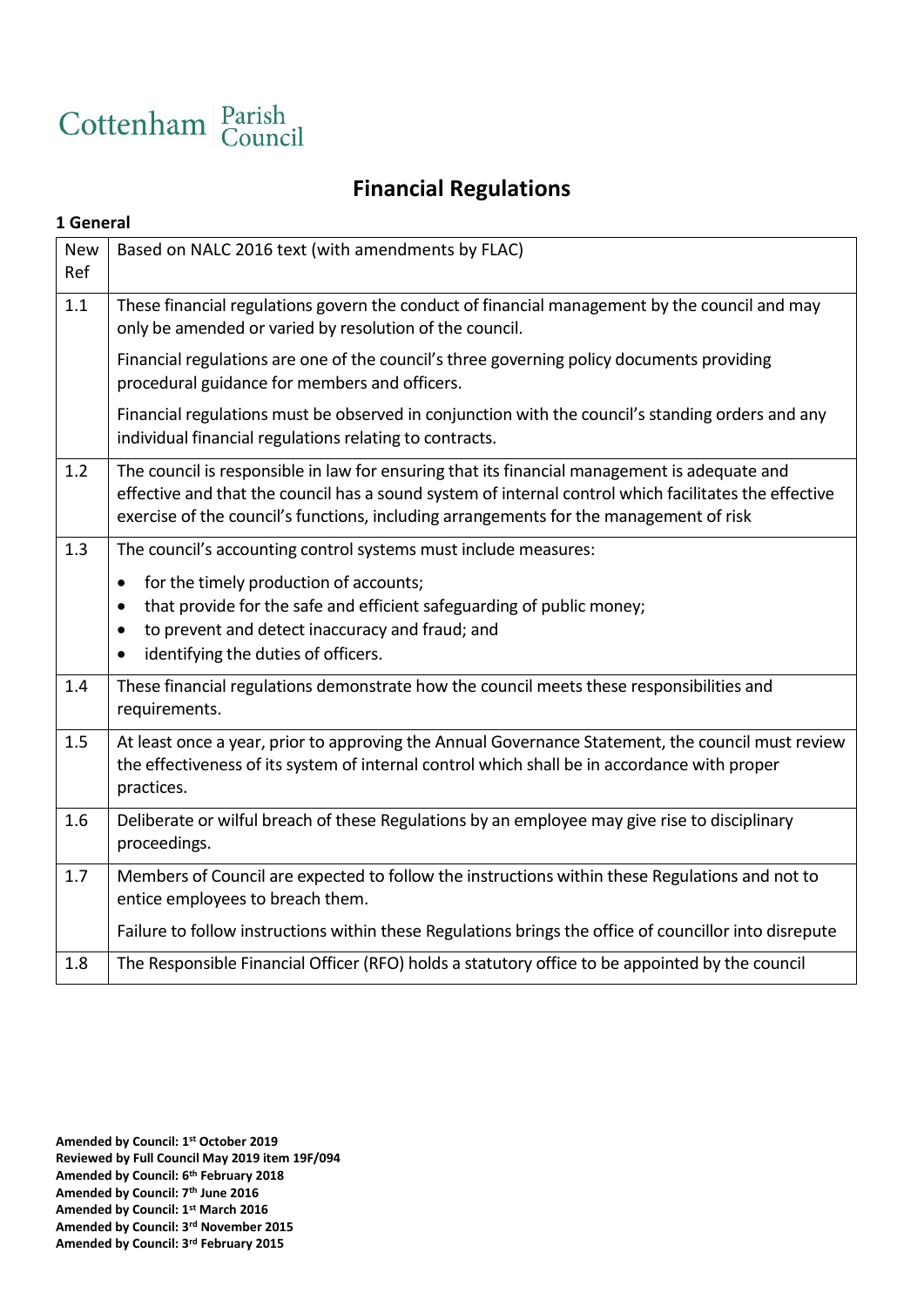| 1.9  | The RFO;                                                                                                                                                                                                                                                                                                                                                                                                                                                                                                                                                                                                                                                                                                                                                                                                                                                                                                       |
|------|----------------------------------------------------------------------------------------------------------------------------------------------------------------------------------------------------------------------------------------------------------------------------------------------------------------------------------------------------------------------------------------------------------------------------------------------------------------------------------------------------------------------------------------------------------------------------------------------------------------------------------------------------------------------------------------------------------------------------------------------------------------------------------------------------------------------------------------------------------------------------------------------------------------|
|      | acts under the policy direction of the council;<br>$\bullet$<br>administers the council's financial affairs in accordance with all Acts, Regulations and proper<br>$\bullet$<br>practices;<br>determines on behalf of the council its accounting records and accounting control systems;<br>$\bullet$<br>ensures the accounting control systems are observed;<br>$\bullet$<br>maintains the accounting records of the council up to date in accordance with proper<br>$\bullet$<br>practices;<br>assists the council to secure economy, efficiency and effectiveness in the use of its<br>$\bullet$<br>resources; and<br>produces financial management information as required by the council<br>$\bullet$                                                                                                                                                                                                     |
| 1.10 | The accounting records determined by the RFO shall be sufficient to show and explain the<br>council's transactions and to enable the RFO to ensure that any income and expenditure<br>account and statement of balances, or record of receipts and payments and additional<br>information, as the case may be, or management information prepared for the council from<br>time to time comply with the Accounts and Audit Regulations.                                                                                                                                                                                                                                                                                                                                                                                                                                                                         |
| 1.11 | The accounting records determined by the RFO shall in particular contain:<br>entries from day to day of all sums of money received and expended by the council and the<br>$\bullet$<br>matters to which the income and expenditure or receipts and payments account relate;<br>a record of the assets and liabilities of the council; and<br>$\bullet$<br>wherever relevant, a record of the council's income and expenditure in relation to claims<br>$\bullet$<br>made, or to be made, for any contribution, grant or subsidy.                                                                                                                                                                                                                                                                                                                                                                               |
| 1.12 | The accounting control systems determined by the RFO shall include:<br>procedures to ensure that the financial transactions of the council are recorded as soon as<br>$\bullet$<br>reasonably practicable and as accurately and reasonably as possible;<br>procedures to enable the prevention and detection of inaccuracies and fraud and the ability<br>$\bullet$<br>to reconstruct any lost records;<br>identification of the duties of officers dealing with financial transactions and division of<br>responsibilities of those officers in relation to significant transactions;<br>procedures to ensure that uncollectable amounts, including any bad debts are not submitted<br>$\bullet$<br>to the council for approval to be written off except with the approval of the RFO and that<br>the approvals are shown in the accounting records; and<br>measures to ensure that risk is properly managed. |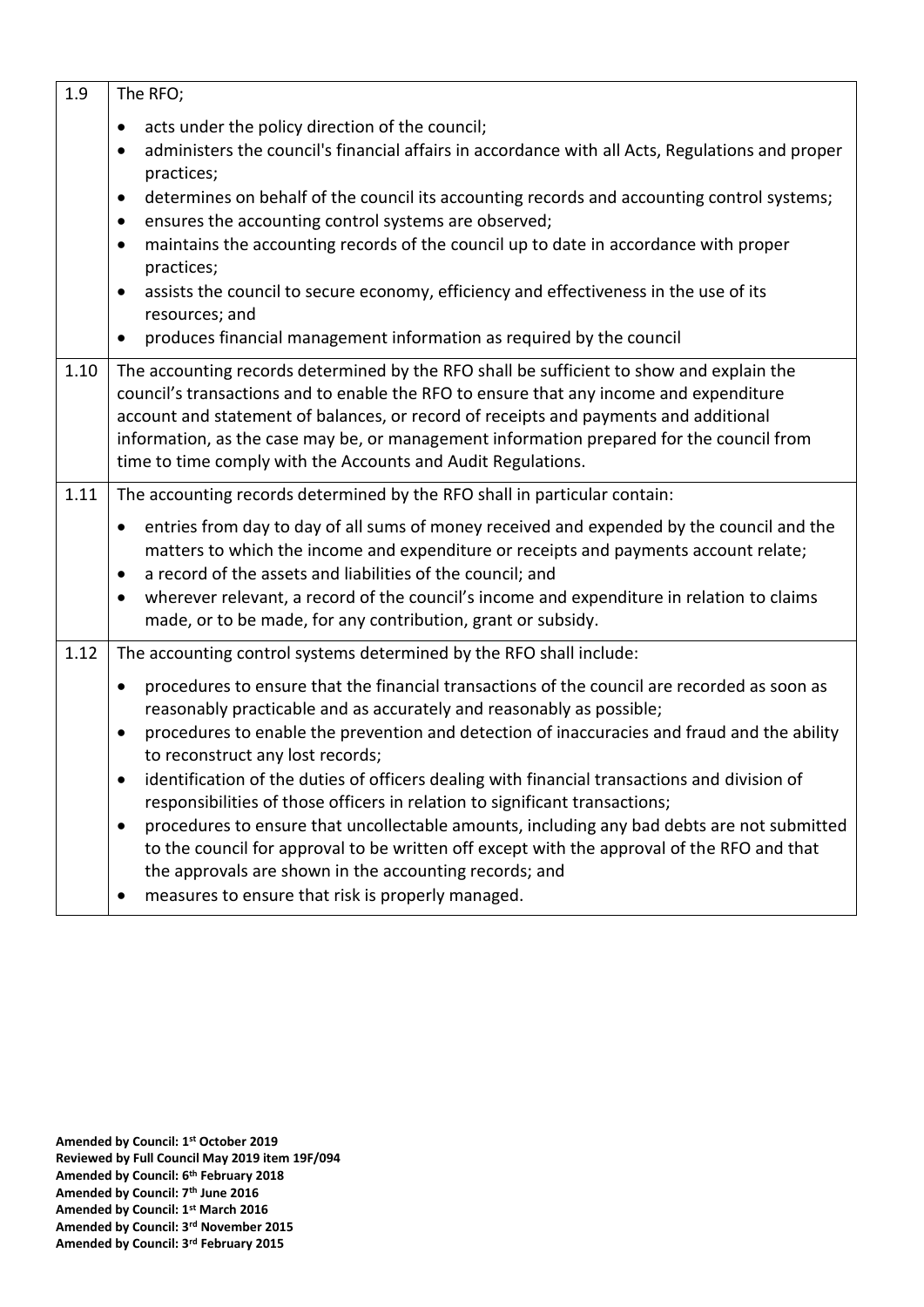| The council is not empowered by these Regulations or otherwise to delegate certain specified<br>decisions. In particular any decision regarding:                                                                                                                                                                                                                                                                                                                                                                                                                                                                                                                 |
|------------------------------------------------------------------------------------------------------------------------------------------------------------------------------------------------------------------------------------------------------------------------------------------------------------------------------------------------------------------------------------------------------------------------------------------------------------------------------------------------------------------------------------------------------------------------------------------------------------------------------------------------------------------|
| setting the final budget or the precept (council tax requirement);<br>$\bullet$<br>approving accounting statements;<br>$\bullet$<br>approving an annual governance statement;<br>$\bullet$<br>borrowing;<br>$\bullet$<br>writing off bad debts;<br>$\bullet$<br>declaring eligibility for the General Power of Competence; and<br>$\bullet$<br>addressing recommendations in any report from the internal or external auditors,<br>$\bullet$<br>shall be a matter for the full council only.                                                                                                                                                                     |
| In addition the council must:<br>determine and keep under regular review the bank mandate for all council bank accounts;<br>$\bullet$<br>approve any grant or a single commitment in excess of £5,000 and<br>$\bullet$<br>in respect of the annual salary for any employee have regard to recommendations about<br>$\bullet$<br>annual salaries of employees made by the relevant committee in accordance with its terms of<br>reference.                                                                                                                                                                                                                        |
| In these financial regulations, references to the Accounts and Audit Regulations or 'the<br>regulations' shall mean the regulations issued under the provisions of section 27 of the Audit<br>Commission Act 1998, or any superseding legislation, and then in force unless otherwise specified.<br>In these financial regulations the term 'proper practice' or 'proper practices' shall refer to<br>guidance issued in Governance and Accountability for Local Councils - a Practitioners' Guide<br>(England) issued by the Joint Practitioners Advisory Group (JPAG), available from the websites of<br>NALC and the Society for Local Council Clerks (SLCC). |
|                                                                                                                                                                                                                                                                                                                                                                                                                                                                                                                                                                                                                                                                  |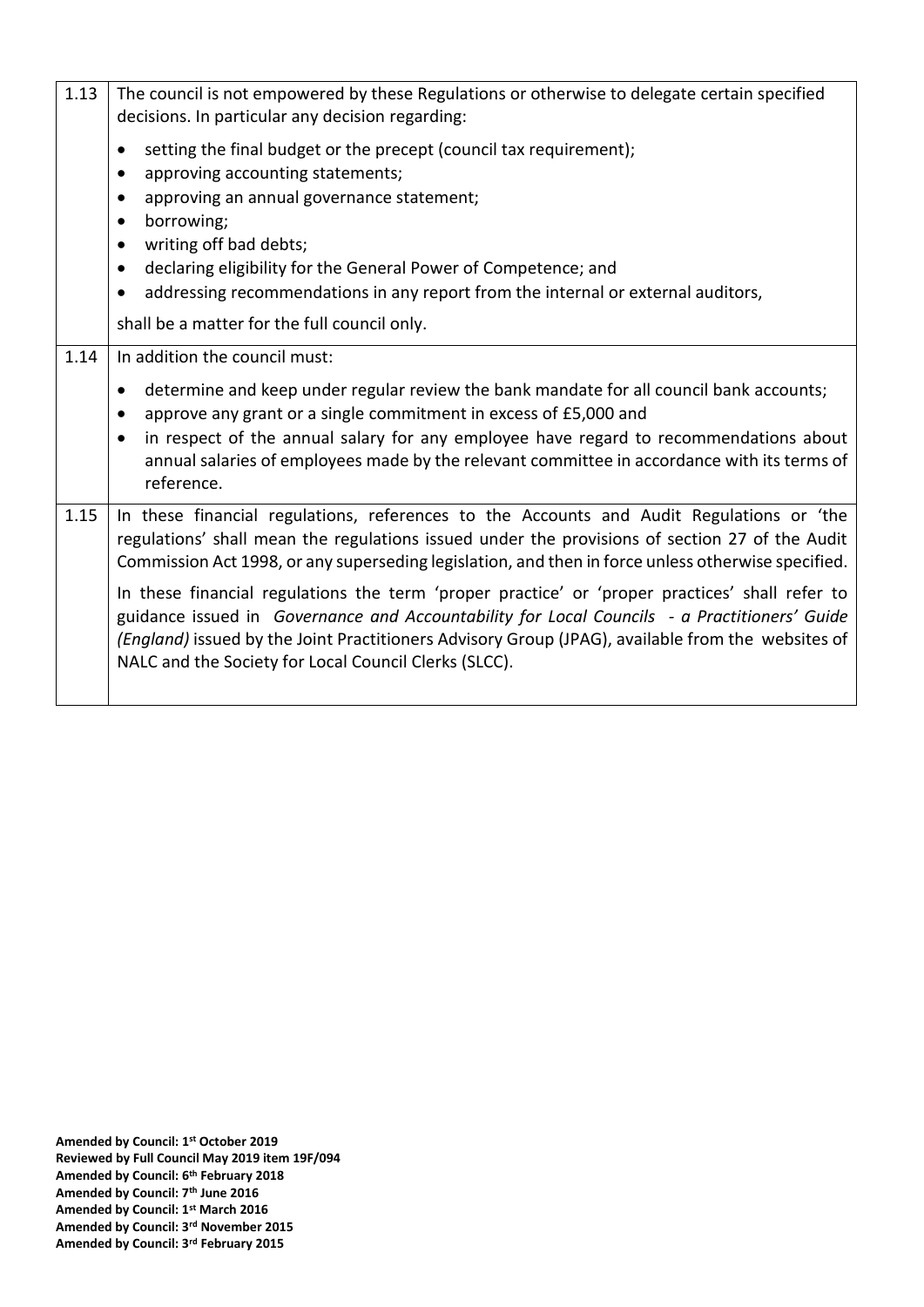#### **2 Accounting & Audit**

| <b>New</b><br>Ref | Based on NALC 2016 text (with amendments by FLAC)                                                                                                                                                                                                                                                                                                                                                                                                                                                                                     |
|-------------------|---------------------------------------------------------------------------------------------------------------------------------------------------------------------------------------------------------------------------------------------------------------------------------------------------------------------------------------------------------------------------------------------------------------------------------------------------------------------------------------------------------------------------------------|
| 2.1               | All accounting procedures and financial records of the council shall be determined by the RFO in<br>accordance with the Accounts and Audit Regulations, appropriate guidance and proper practices.                                                                                                                                                                                                                                                                                                                                    |
| 2.2               | On a regular basis, at least once in each quarter, and at each financial year end, a member other<br>than the Chair or a cheque signatory shall be appointed to verify bank reconciliations (for all<br>accounts) produced by the RFO unless there are extenuating circumstances.                                                                                                                                                                                                                                                     |
|                   | The member shall sign the reconciliations and the original bank statements (or similar document)<br>as evidence of verification. This activity shall on conclusion be reported, including any exceptions,<br>to and noted by, FLAC. Exceptions must be reported to Council.                                                                                                                                                                                                                                                           |
| 2.3               | The RFO shall complete the annual statement of accounts, annual report, and any related<br>documents of the council contained in the Annual Return (as specified in proper practices) as soon<br>as practicable after the end of the financial year and having certified the accounts shall submit<br>them and report thereon to the council within the timescales set by the Accounts and Audit<br>Regulations                                                                                                                       |
| 2.4               | FLAC, on behalf of the council, shall ensure that there is an adequate and effective system of<br>internal audit of its accounting records, and of its system of internal control in accordance with<br>proper practices.                                                                                                                                                                                                                                                                                                             |
|                   | Any officer or member of the council shall make available such documents and records as appear<br>to the council to be necessary for the purpose of the audit and shall, as directed by the council,<br>supply the RFO, internal auditor, or external auditor with such information and explanation as the<br>council considers necessary for that purpose.                                                                                                                                                                           |
| 2.5               | The internal auditor shall be appointed by and shall carry out the work in relation to internal<br>controls required by the council in accordance with proper practices                                                                                                                                                                                                                                                                                                                                                               |
| 2.6               | The internal auditor shall:<br>be competent and independent of the financial operations of the council;<br>report to council in writing, or in person, on a regular basis with a minimum of one annual<br>written report during each financial year;<br>to demonstrate competence, objectivity and independence, be free from any actual or<br>perceived conflicts of interest, including those arising from family relationships; and<br>have no involvement in the financial decision making, management or control of the council. |
| 2.7               | Internal or external auditors may not under any circumstances:<br>perform any operational duties for the council;<br>initiate or approve accounting transactions; or<br>direct the activities of any council employee, except to the extent that such employees have<br>been appropriately assigned to assist the internal auditor.                                                                                                                                                                                                   |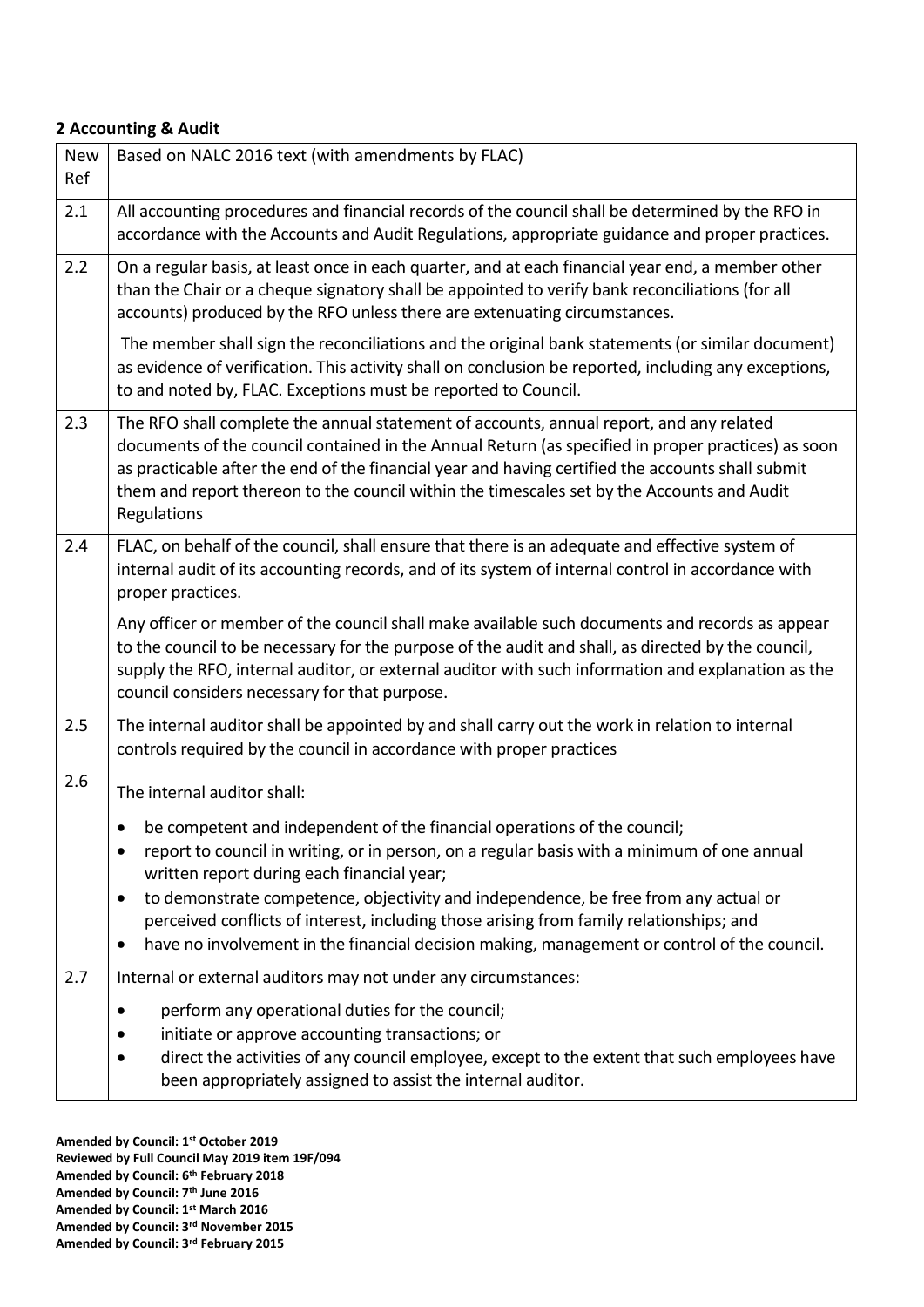| 2.8  | For the avoidance of doubt, in relation to internal audit the terms 'independent' and 'independence'<br>shall have the same meaning as is described in proper practices.                                                                                                                                                                                     |
|------|--------------------------------------------------------------------------------------------------------------------------------------------------------------------------------------------------------------------------------------------------------------------------------------------------------------------------------------------------------------|
| 2.9  | The RFO shall make arrangements for the exercise of electors' rights in relation to the accounts<br>including the opportunity to inspect the accounts, books, and vouchers and display or publish any<br>notices and statements of account required by Audit Commission Act 1998, or any superseding<br>legislation, and the Accounts and Audit Regulations. |
| 2.10 | The RFO shall, without undue delay, bring to the attention of all councillors any correspondence or<br>report from internal or external auditors.                                                                                                                                                                                                            |

## **3 Annual Estimates (Budget) & Forward Planning**

| <b>New</b> | Based on NALC 2016 text (with amendments by FLAC)                                                     |
|------------|-------------------------------------------------------------------------------------------------------|
| Ref        |                                                                                                       |
|            |                                                                                                       |
| 3.1        | Each committee shall review its three year forecast of revenue and capital receipts and payments.     |
|            | Having regard to the forecast, it shall thereafter formulate and submit proposals for the following   |
|            | financial year to the council not later than the end of October each year including any proposals for |
|            | revising the forecast.                                                                                |
|            |                                                                                                       |
| 3.2        | The RFO must each year, by no later than end of December, prepare detailed estimates of all           |
|            | receipts and payments including the use of reserves and all sources of funding for the following      |
|            | financial year in the form of a budget to be considered by the FLAC and the council.                  |
|            |                                                                                                       |
| 3.3        | FLAC shall consider annual budget proposals in relation to the council's three year forecast of       |
|            | revenue and capital receipts and payments including recommendations for the use of reserves and       |
|            | sources of funding and update the forecast accordingly.                                               |
|            |                                                                                                       |
| 3.4        | The council shall fix the precept (council tax requirement), and relevant basic amount of council tax |
|            | to be levied for the ensuing financial year not later than by the end of January each year.           |
|            |                                                                                                       |
|            | The RFO shall issue the precept to the billing authority and shall supply each member with a copy of  |
|            | the approved annual budget.                                                                           |
|            |                                                                                                       |
| 3.5        | The approved annual budget shall form the basis of financial control for the ensuing year.            |
|            |                                                                                                       |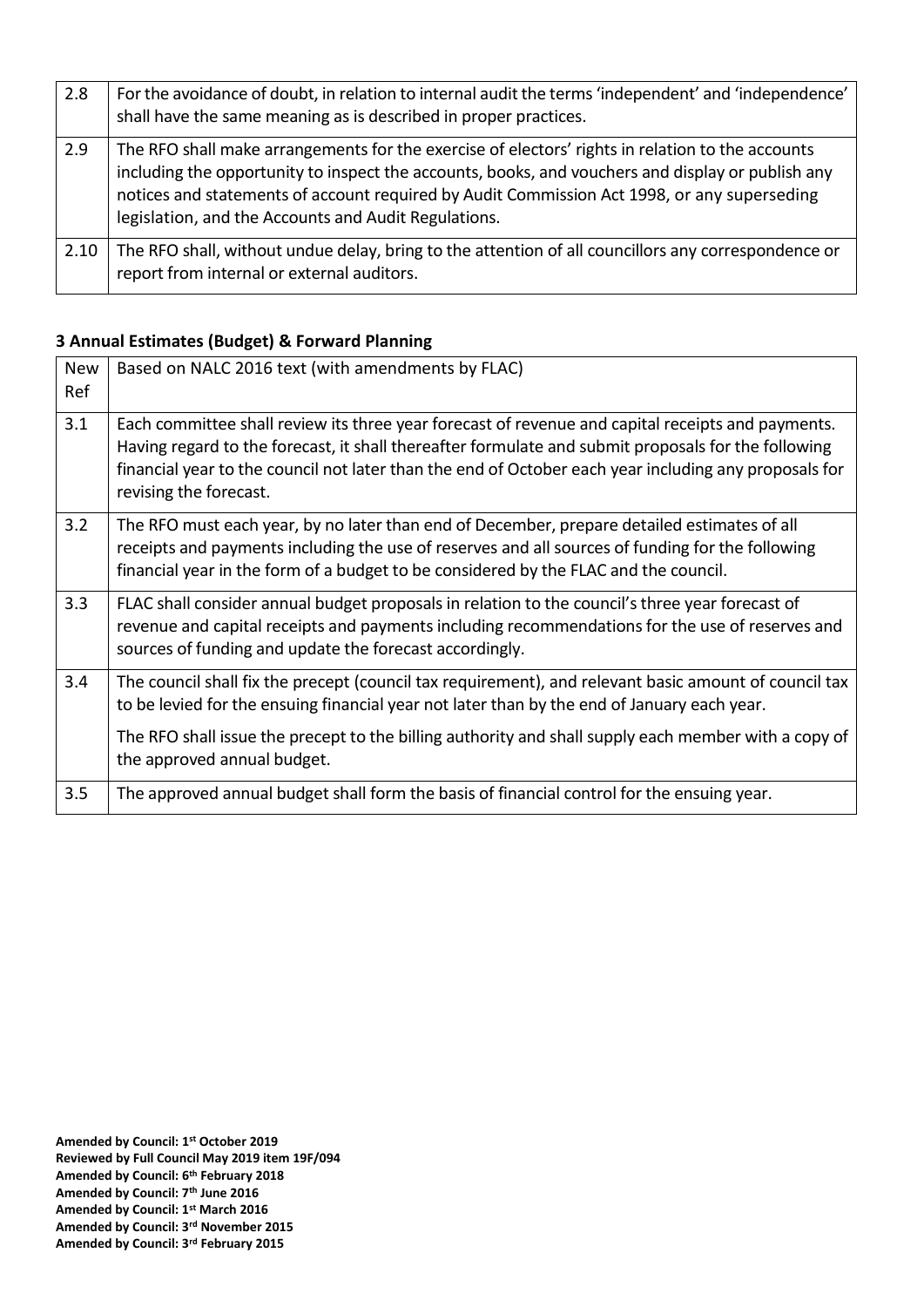## **4 Budgetary Control & Authority to Spend**

| <b>New</b><br>Ref | Based on NALC 2016 text (with amendments by FLAC)                                                                                                                                                                                                                                                                                                                 |
|-------------------|-------------------------------------------------------------------------------------------------------------------------------------------------------------------------------------------------------------------------------------------------------------------------------------------------------------------------------------------------------------------|
| 4.1               | Expenditure on revenue items may be authorised up to the amounts included for that class of<br>expenditure in the approved budget.                                                                                                                                                                                                                                |
|                   | This authority is to be determined by:<br>the council for all items over £5,000;<br>$\bullet$<br>a duly delegated committee of the council for items over £500; or<br>the Clerk, in conjunction with Chair of Council or Chair of the appropriate committee, for any<br>items below £500 and above £100<br>The Clerk for any item below £100                      |
|                   | Such authority is to be evidenced by a minute or by an authorisation slip duly signed by the Clerk, and<br>where necessary also by the appropriate Chair.                                                                                                                                                                                                         |
|                   | Contracts may not be disaggregated to avoid controls imposed by these regulations.                                                                                                                                                                                                                                                                                |
| 4.2               | No expenditure may be authorised that will exceed the amount provided in the revenue budget for<br>that class of expenditure other than by resolution of the council.                                                                                                                                                                                             |
|                   | During the budget year and with the approval of council having considered fully the implications for<br>public services, unspent and available amounts may be moved to other budget headings or to an<br>earmarked reserve as appropriate ('virement').                                                                                                           |
| 4.3               | Unspent provisions in the revenue or capital budgets for completed projects shall not be carried<br>forward to a subsequent year.                                                                                                                                                                                                                                 |
| 4.4               | The salary budgets are to be reviewed at least annually in October for the following financial year and<br>such review shall be evidenced by a hard copy schedule signed by the Clerk and the Chair of Council<br>or relevant committee. The RFO will inform committees of any changes impacting on their budget<br>requirement for the coming year in good time. |
| 4.5               | In cases of extreme urgency, the clerk may authorise revenue expenditure on behalf of the council<br>which in the clerk's judgement it is necessary to carry out.                                                                                                                                                                                                 |
|                   | Such expenditure includes repair, replacement or other work, whether or not there is any budgetary<br>provision for the expenditure, subject to a limit of £3,000.                                                                                                                                                                                                |
|                   | The Clerk shall report such action to the Chair as soon as possible and to the council as soon as<br>practicable thereafter.                                                                                                                                                                                                                                      |
| 4.6               | No expenditure shall be authorised in relation to any capital project and no contract entered into or<br>tender accepted involving capital expenditure unless the council is satisfied that the necessary<br>funds are available and the requisite borrowing approval has been obtained                                                                           |
| 4.7               | All capital works shall be administered in accordance with the council's standing orders and financial<br>regulations relating to contracts.                                                                                                                                                                                                                      |

**Amended by Council: 1st October 2019**

**Reviewed by Full Council May 2019 item 19F/094**

- **Amended by Council: 6th February 2018**
- **Amended by Council: 7th June 2016**
- **Amended by Council: 1st March 2016 Amended by Council: 3rd November 2015**
- **Amended by Council: 3rd February 2015**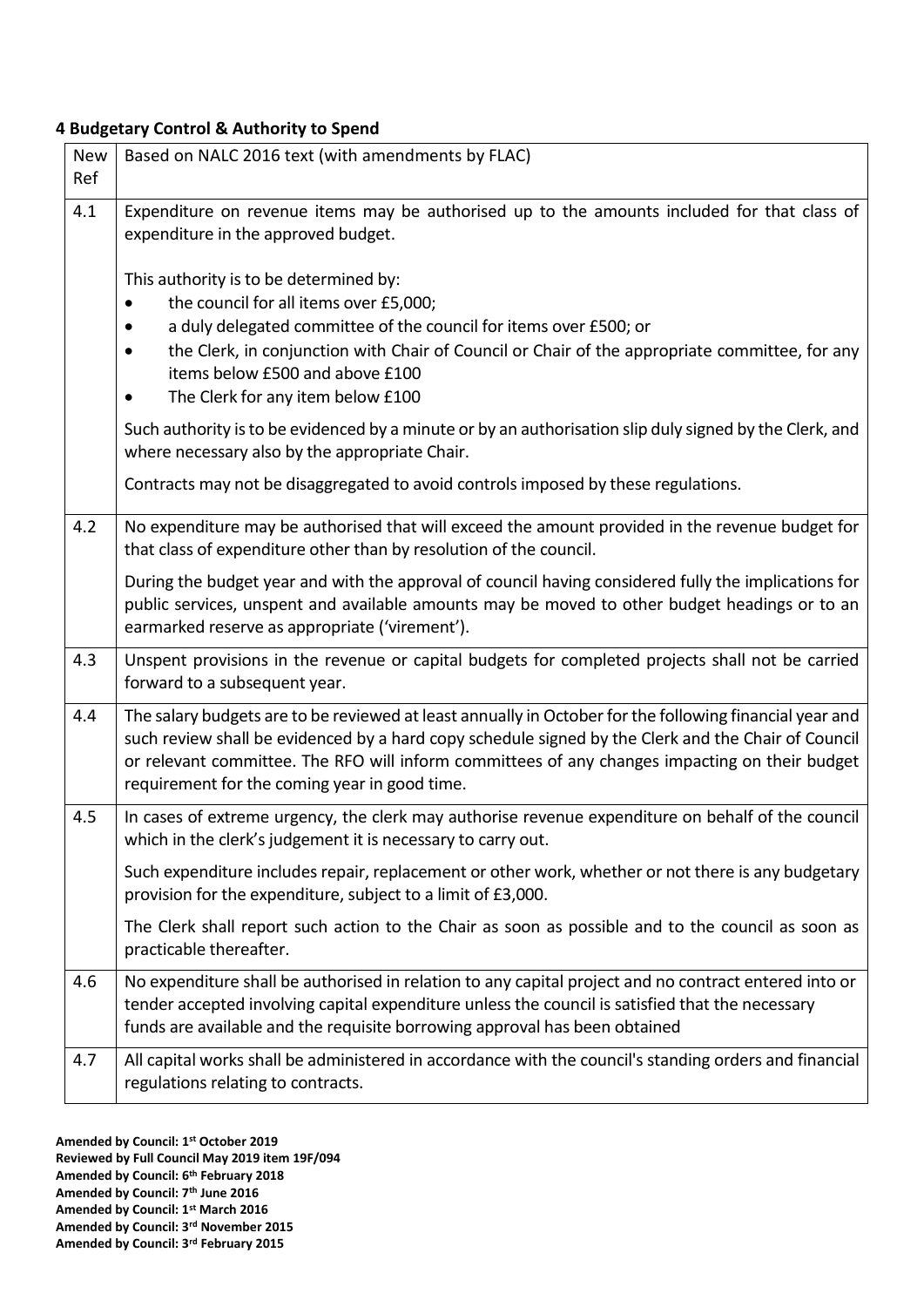| 4.8 | The RFO shall quarterly provide the council with a statement of receipts and payments to date under<br>each head of the budgets, comparing actual expenditure to the appropriate date against that planned<br>as shown in the budget. |
|-----|---------------------------------------------------------------------------------------------------------------------------------------------------------------------------------------------------------------------------------------|
|     | These statements are to be prepared at least at the end of each financial quarter and shall show<br>explanations of material variances. For this purpose "material" shall be in excess of £500 or 15% of<br>the budget.               |
| 4.9 | Changes in earmarked reserves shall be approved by council as part of the budgetary control process.                                                                                                                                  |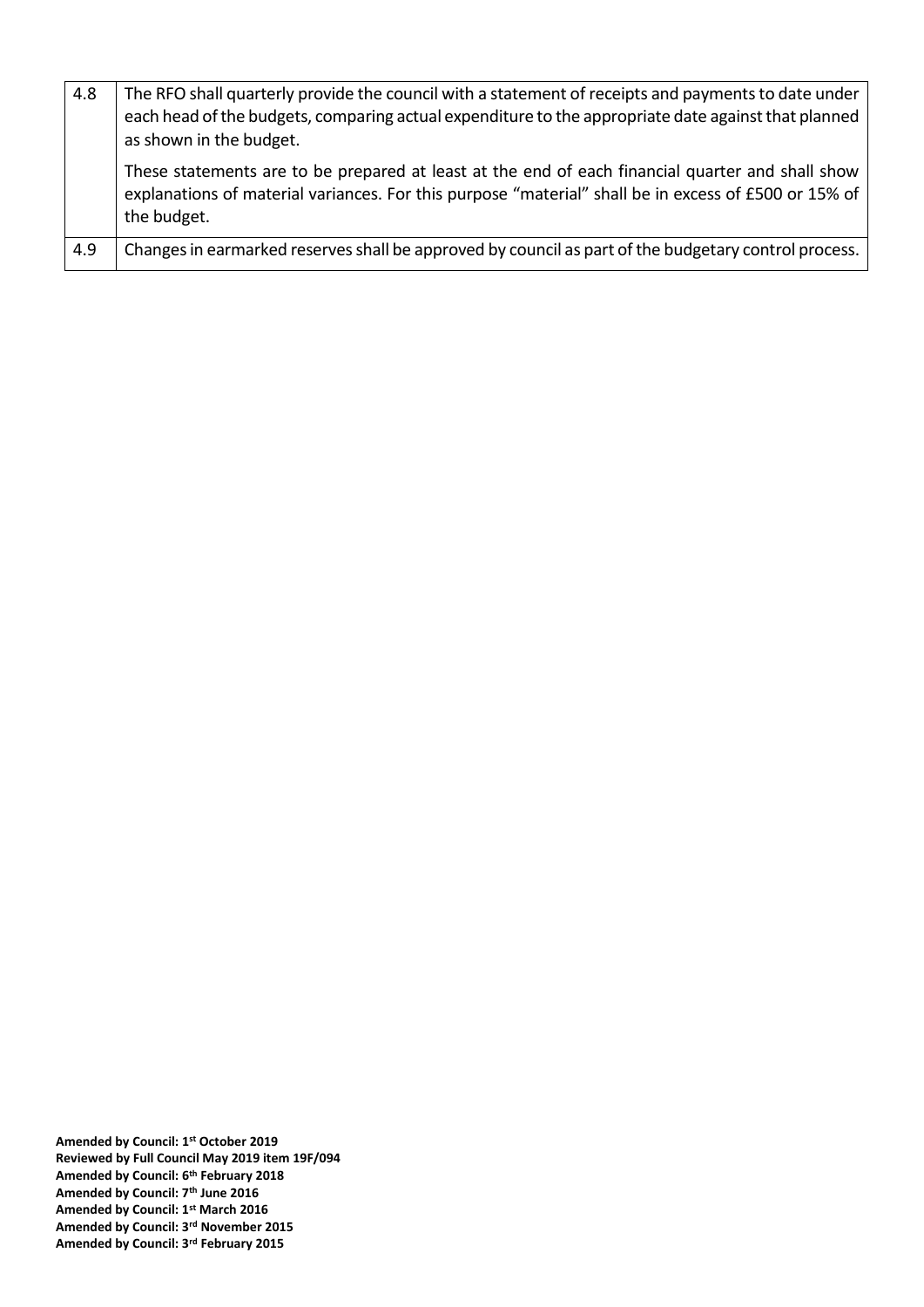## **5 Banking Arrangements & authorisation of Payments**

| <b>New</b><br>Ref | Based on NALC 2016 text (with amendments by FLAC)                                                                                                                                                                                                                                                                                                                                                                                                                                                                                                                               |
|-------------------|---------------------------------------------------------------------------------------------------------------------------------------------------------------------------------------------------------------------------------------------------------------------------------------------------------------------------------------------------------------------------------------------------------------------------------------------------------------------------------------------------------------------------------------------------------------------------------|
| 5.1               | The council's banking arrangements, including the bank mandate, shall be made by the RFO and<br>approved by the council; banking arrangements may not be delegated to a committee. They shall be<br>annually reviewed for safety and efficiency.                                                                                                                                                                                                                                                                                                                                |
| 5.2               | The RFO shall prepare a schedule of payments requiring authorisation, forming part of the Agenda<br>for the Meeting and, together with the relevant invoices, present the schedule to council.                                                                                                                                                                                                                                                                                                                                                                                  |
|                   | The council shall review the schedule for compliance and, having satisfied itself shall authorise<br>payment by a resolution of the council. The approved schedule shall be ruled off and initialled by<br>the Chair of the Meeting.                                                                                                                                                                                                                                                                                                                                            |
|                   | A detailed list of all payments shall be disclosed within or as an attachment to the minutes of the<br>meeting at which payment was authorised. Personal payments (including salaries, wages, expenses<br>and any payment made in relation to the termination of a contract of employment) may be<br>summarised to remove public access to any personal information                                                                                                                                                                                                             |
| 5.3               | All invoices for payment shall be examined, verified and certified by the RFO to confirm that the<br>work, goods or services to which each invoice relates has been received, carried out, examined and<br>represents expenditure previously approved by the council                                                                                                                                                                                                                                                                                                            |
| 5.4               | The RFO shall examine invoices for arithmetical accuracy and analyse them to the appropriate<br>expenditure heading.                                                                                                                                                                                                                                                                                                                                                                                                                                                            |
|                   | The RFO shall take all steps to pay all invoices submitted, and which are in order, at the next<br>available council or committee meeting                                                                                                                                                                                                                                                                                                                                                                                                                                       |
| 5.5               | The Clerk and RFO shall have delegated authority to authorise the payment of items only in the<br>following circumstances:                                                                                                                                                                                                                                                                                                                                                                                                                                                      |
|                   | If a payment is necessary to avoid a charge to interest under the Late Payment of Commercial<br>Debts (Interest) Act 1998, and the due date for payment is before the next scheduled<br>Meeting of council, where the Clerk and RFO certify that there is no dispute or other reason<br>to delay payment, provided that a list of such payments shall be submitted to the next<br>appropriate meeting of council<br>An expenditure item authorised under 5.6 below (continuing contracts and obligations)                                                                       |
|                   | provided that a list of such payments shall be submitted to the next appropriate meeting of<br>council or<br>fund transfers within the councils banking arrangements up to the sum of £10,000, provided<br>that a list of such payments shall be submitted to the next appropriate meeting of council.                                                                                                                                                                                                                                                                          |
| 5.6               | For each financial year the Clerk and RFO shall draw up a list of due payments which arise on a regular<br>basis as the result of a continuing contract, statutory duty, or obligation (such as but not exclusively,<br>Salaries, PAYE and NI, Superannuation Fund and regular maintenance contracts and the like for which<br>council may authorise payment for the year provided that the requirements of regulation 4.1<br>(Budgetary Controls) are adhered to, provided also that a list of such payments shall be submitted to<br>the next appropriate meeting of council. |

**Amended by Council: 6th February 2018 Amended by Council: 7th June 2016 Amended by Council: 1st March 2016 Amended by Council: 3rd November 2015 Amended by Council: 3rd February 2015**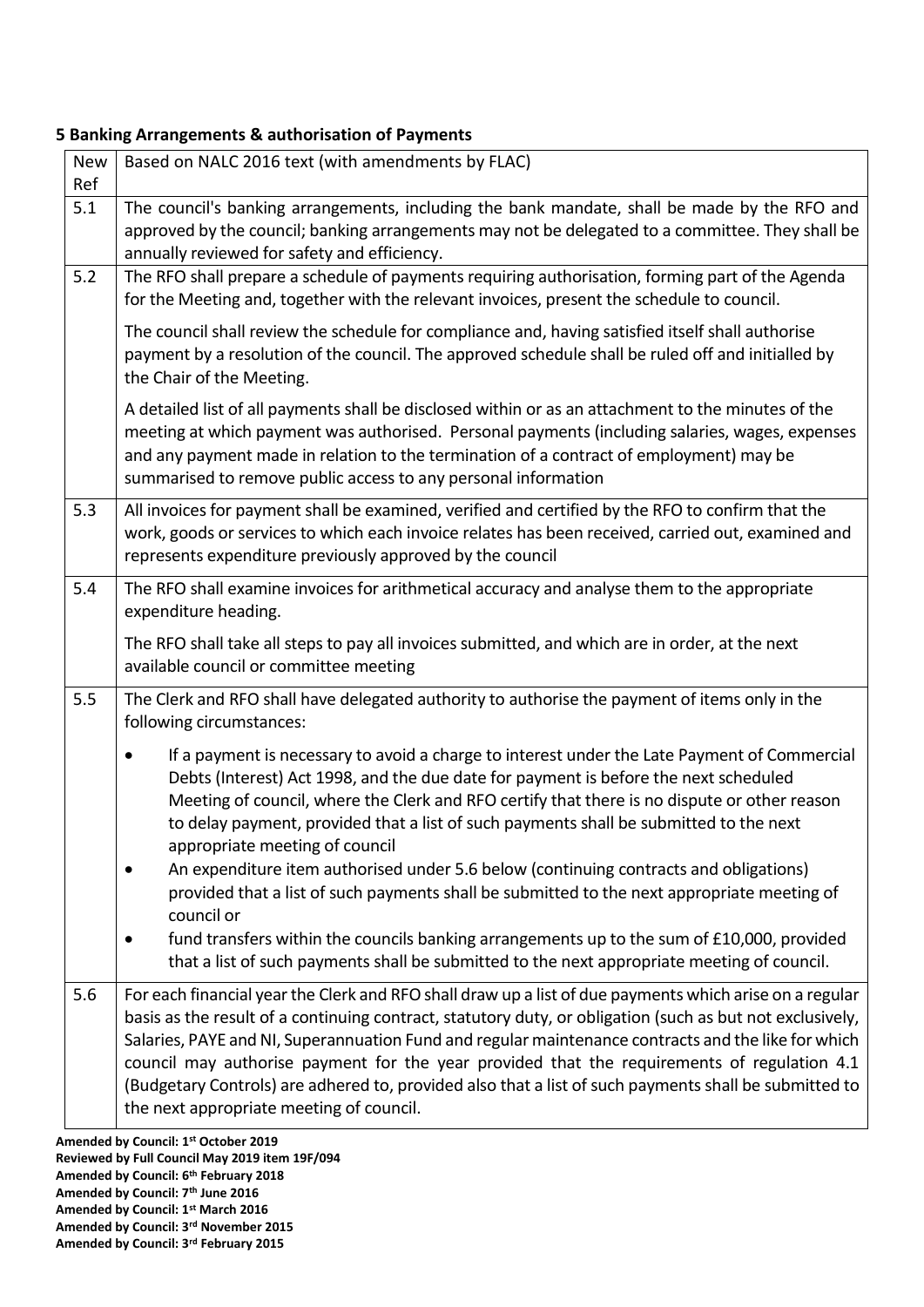| 5.7  | A record of regular payments made under 5.6 above shall be drawn up and be signed by two<br>members - thus controlling the risk of duplicated payments being authorised and / or made.                                                                                                                                            |
|------|-----------------------------------------------------------------------------------------------------------------------------------------------------------------------------------------------------------------------------------------------------------------------------------------------------------------------------------|
| 5.8  | In respect of grants made by CPC a duly authorised committee shall approve expenditure within any<br>limits set by council and in accordance with any policy statement approved by council.                                                                                                                                       |
|      | Any Revenue or Capital Grant in excess of £5,000 shall before payment, be subject to ratification by<br>resolution of the council.                                                                                                                                                                                                |
| 5.9  | Members are subject to the Code of Conduct that has been adopted by the council and shall comply<br>with the Code and Standing Orders when a decision to authorise or instruct payment is made in<br>respect of a matter in which they have a disclosable pecuniary or other interest, unless a<br>dispensation has been granted. |
| 5.10 | The council will aim to rotate the duties of members in these Regulations so that onerous duties are<br>shared out as evenly as possible over time.                                                                                                                                                                               |
| 5.11 | Any changes in the recorded details of suppliers, such as bank account records, shall be approved in<br>writing by a Member.                                                                                                                                                                                                      |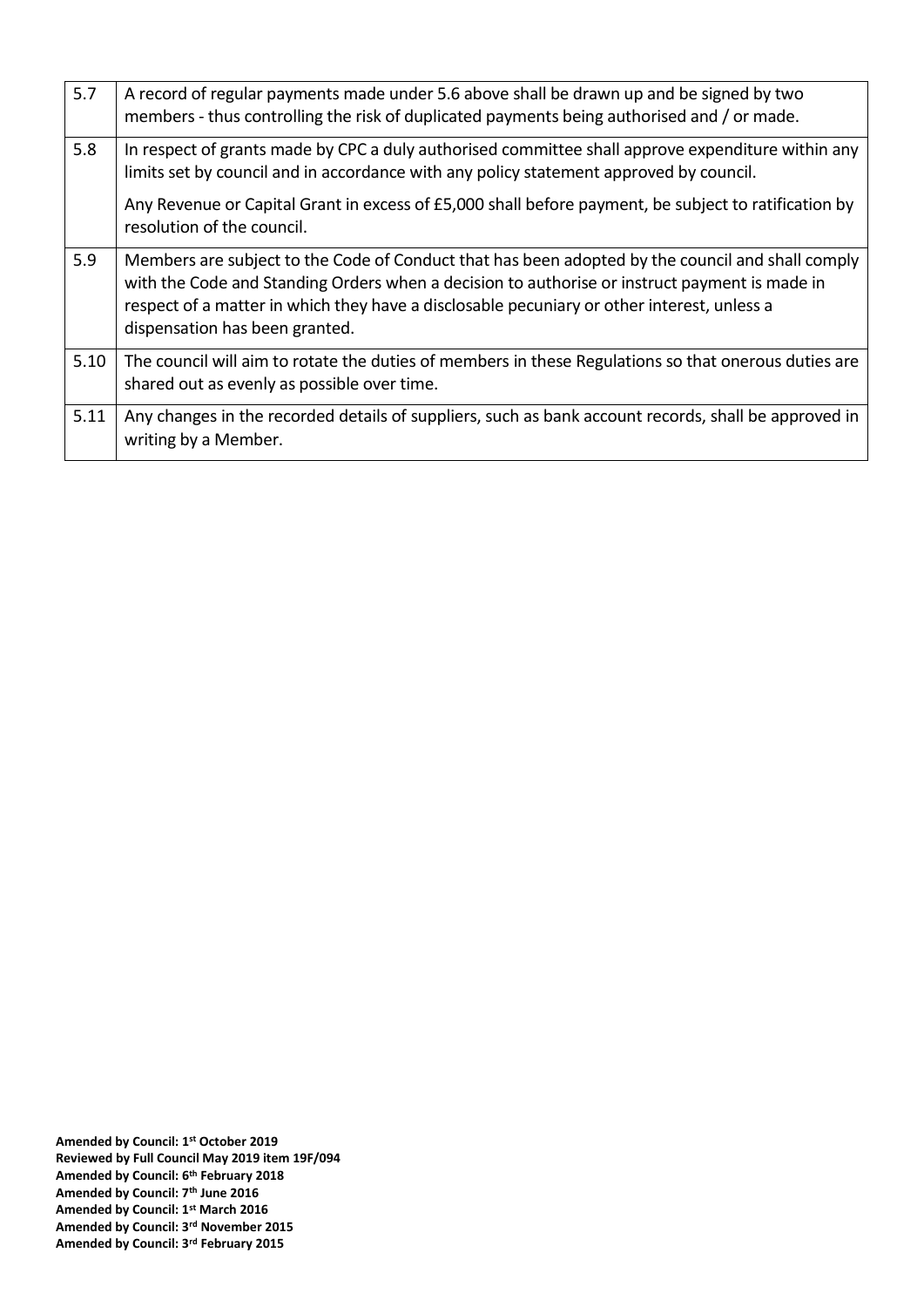## **6 Instructions for Making Payments**

| <b>New</b><br>Ref | Based on NALC 2016 text (with amendments by FLAC)                                                                                                                                                                                                                                                                                                                             |
|-------------------|-------------------------------------------------------------------------------------------------------------------------------------------------------------------------------------------------------------------------------------------------------------------------------------------------------------------------------------------------------------------------------|
| 6.1               | The council will make safe and efficient arrangements for the making of its payments                                                                                                                                                                                                                                                                                          |
| $6.2$             | Following authorisation under Financial Regulation 5 above, the council, a duly delegated<br>committee or, if so delegated, the Clerk or RFO shall give instruction that a payment shall be made                                                                                                                                                                              |
| 6.3               | All payments shall be effected by cheque or other instructions to the council's bankers, or otherwise,<br>in accordance with a resolution of council.                                                                                                                                                                                                                         |
| 6.4               | Cheques or orders for payment drawn on the bank account in accordance with the schedule as<br>presented to council or committee shall be signed by two members of council in accordance with a<br>resolution instructing that payment.                                                                                                                                        |
|                   | If a member who is also a bank signatory has declared a disclosable pecuniary interest, or has any<br>other interest, in the matter in respect of which the payment is being made, that councillor shall be<br>required to consider Standing Orders, and thereby determine whether it is appropriate and / or<br>permissible to be a signatory to the transaction in question |
| 6.5               | To indicate agreement of the details shown on the cheque or order for payment with the<br>counterfoil and the invoice or similar documentation, the signatories shall each also initial the<br>cheque counterfoil                                                                                                                                                             |
| 6.6               | Cheques or orders for payment shall not normally be presented for signature other than at a council<br>or committee meeting (including immediately after such a meeting).                                                                                                                                                                                                     |
|                   | Any signatures obtained away from such meetings shall be reported to the council at the next<br>convenient meeting                                                                                                                                                                                                                                                            |
| 6.7               | If thought appropriate by the council, payment for utility supplies (energy, telephone and water)<br>and any National Non-Domestic Rates may be made by variable direct debit provided that the<br>instructions are signed by two members and any payments are reported to council as made.                                                                                   |
|                   | The approval of the use of a variable direct debit shall be renewed by resolution of the council at<br>least every two years                                                                                                                                                                                                                                                  |
| 6.8               | If thought appropriate by the council, payment for certain items (principally salaries) may be made<br>by banker's standing order provided that the instructions are signed, or otherwise evidenced by two<br>members are retained and any payments are reported to council as made.                                                                                          |
|                   | The approval of the use of a banker's standing order shall be renewed by resolution of the council<br>at least every two years                                                                                                                                                                                                                                                |
| 6.9               | If thought appropriate by the council, payment for certain items may be made by BACS or CHAPS<br>methods provided that the instructions for each payment are signed, or otherwise evidenced, by<br>two authorised bank signatories are retained and any payments are reported to council as made.                                                                             |
|                   | The approval of the use of BACS or CHAPS shall be renewed by resolution of the council at least<br>every two years                                                                                                                                                                                                                                                            |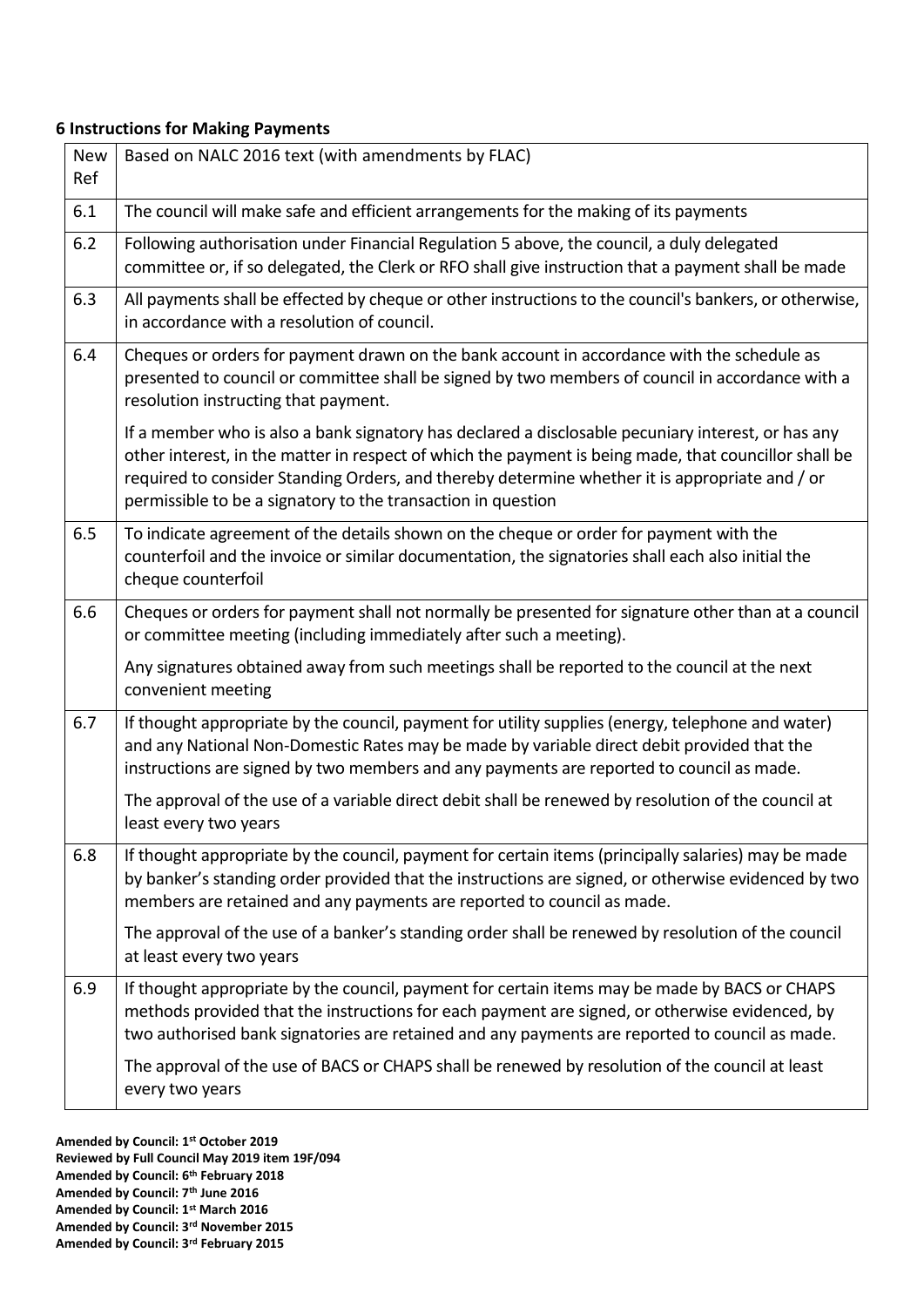| 6.10 | If thought appropriate by the council payment for certain items may be made by internet banking<br>transfer provided evidence is retained showing which members approved the payment                                                                                                                                                                                                                                                                                                   |
|------|----------------------------------------------------------------------------------------------------------------------------------------------------------------------------------------------------------------------------------------------------------------------------------------------------------------------------------------------------------------------------------------------------------------------------------------------------------------------------------------|
| 6.11 | Where a computer requires use of a personal identification number (PIN) or other password(s), for<br>access to the council's records on that computer, a note shall be made of the PIN and Passwords<br>and shall be handed to and retained by the Chair of Council in a sealed dated envelope.                                                                                                                                                                                        |
|      | This envelope may not be opened other than in the presence of two other councillors.                                                                                                                                                                                                                                                                                                                                                                                                   |
|      | After the envelope has been opened, in any circumstances, the PIN and / or passwords shall be<br>changed as soon as practicable.                                                                                                                                                                                                                                                                                                                                                       |
|      | The fact that the sealed envelope has been opened, in whatever circumstances, shall be reported to<br>all members immediately and formally to the next available meeting of the council.                                                                                                                                                                                                                                                                                               |
|      | This will not be required for a member's personal computer used only for remote authorisation of<br>bank payments                                                                                                                                                                                                                                                                                                                                                                      |
| 6.12 | No employee or councillor shall disclose any PIN or password, relevant to the working of the council<br>or its bank accounts, to any person not authorised in writing by the council or a duly delegated<br>committee                                                                                                                                                                                                                                                                  |
| 6.13 | Regular back-up copies of the records on any computer shall be made and shall be stored securely<br>away from the computer in question, and preferably off site                                                                                                                                                                                                                                                                                                                        |
| 6.14 | The council, and any members using computers for the council's financial business, shall ensure that<br>anti-virus, anti-spyware and firewall, software with automatic updates, together with a high level of<br>security, is used                                                                                                                                                                                                                                                     |
| 6.15 | Where internet banking arrangements are made with any bank, the RFO shall be appointed as the<br>Service Administrator. The bank mandate approved by the council shall identify a number of<br>councillors who will be authorised to approve transactions on those accounts. The bank mandate<br>will state clearly the amounts of payments that can be instructed by the use of the Service<br>Administrator alone, or by the Service Administrator with a stated number of approvals |
| 6.16 | Access to any internet banking accounts will be directly to the access page (which may be saved<br>under "favourites"), and not through a search engine or e-mail link. Remembered or saved<br>passwords facilities must not be used on any computer used for council banking work. Breach of<br>this Regulation will be treated as a very serious matter under these regulations                                                                                                      |
| 6.17 | Changes to account details for suppliers, which are used for internet banking may only be changed<br>on written hard copy notification by the supplier and supported by hard copy authority for change<br>signed by two of the Clerk, the RFO, a member. A programme of regular checks of standing data<br>with suppliers will be followed.                                                                                                                                            |
| 6.18 | Any Debit Card issued for use will be specifically restricted to the Clerk, assistant Clerk and the RFO<br>and will also be restricted to a single transaction maximum value of £500 unless authorised by<br>council or FLAC in writing before any order is placed.                                                                                                                                                                                                                    |
| 6.19 | A pre-paid debit card may be issued to employees with varying limits. These limits will be set by the<br>council. Transactions and purchases made will be reported to the council and authority for topping-<br>up shall be at the discretion of the council.                                                                                                                                                                                                                          |
|      |                                                                                                                                                                                                                                                                                                                                                                                                                                                                                        |

**Amended by Council: 1st October 2019**

- **Reviewed by Full Council May 2019 item 19F/094**
- **Amended by Council: 6th February 2018**
- **Amended by Council: 7th June 2016**
- **Amended by Council: 1st March 2016**
- **Amended by Council: 3rd November 2015**
- **Amended by Council: 3rd February 2015**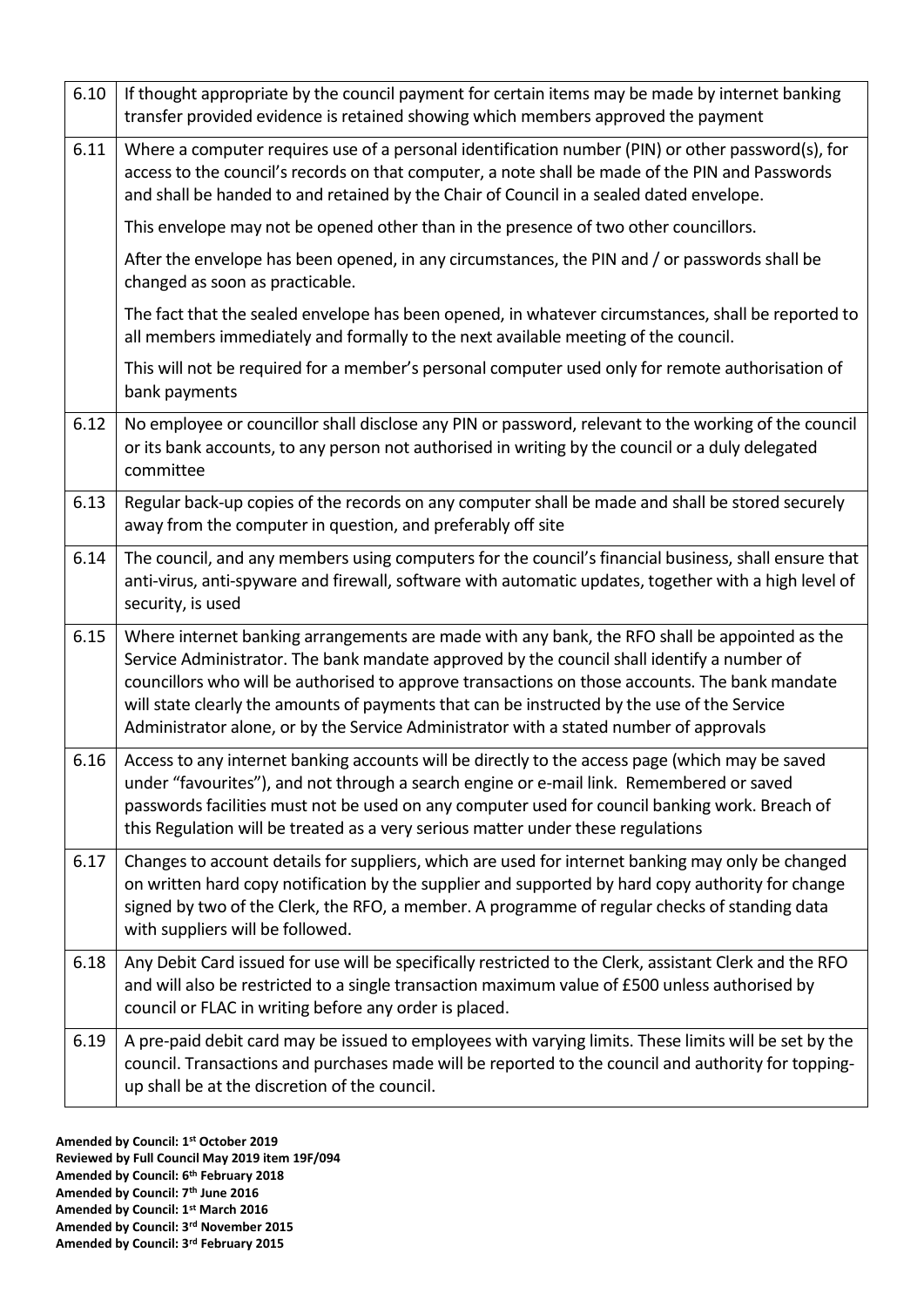| 6.20 | Any corporate credit card or trade card account opened by the council will be specifically restricted<br>to use by the Clerk, assistant Clerk and RFO and shall be subject to automatic payment in full at<br>each month-end. |
|------|-------------------------------------------------------------------------------------------------------------------------------------------------------------------------------------------------------------------------------|
|      | Personal credit or debit cards of members or staff shall not be used under any circumstances.                                                                                                                                 |
| 6.21 | The council will not maintain any form of cash float. All cash received must be banked intact.                                                                                                                                |
|      | Any payments made in cash by the Clerk or RFO (for example for postage or minor stationery items)<br>shall be refunded on a regular basis, at least quarterly.                                                                |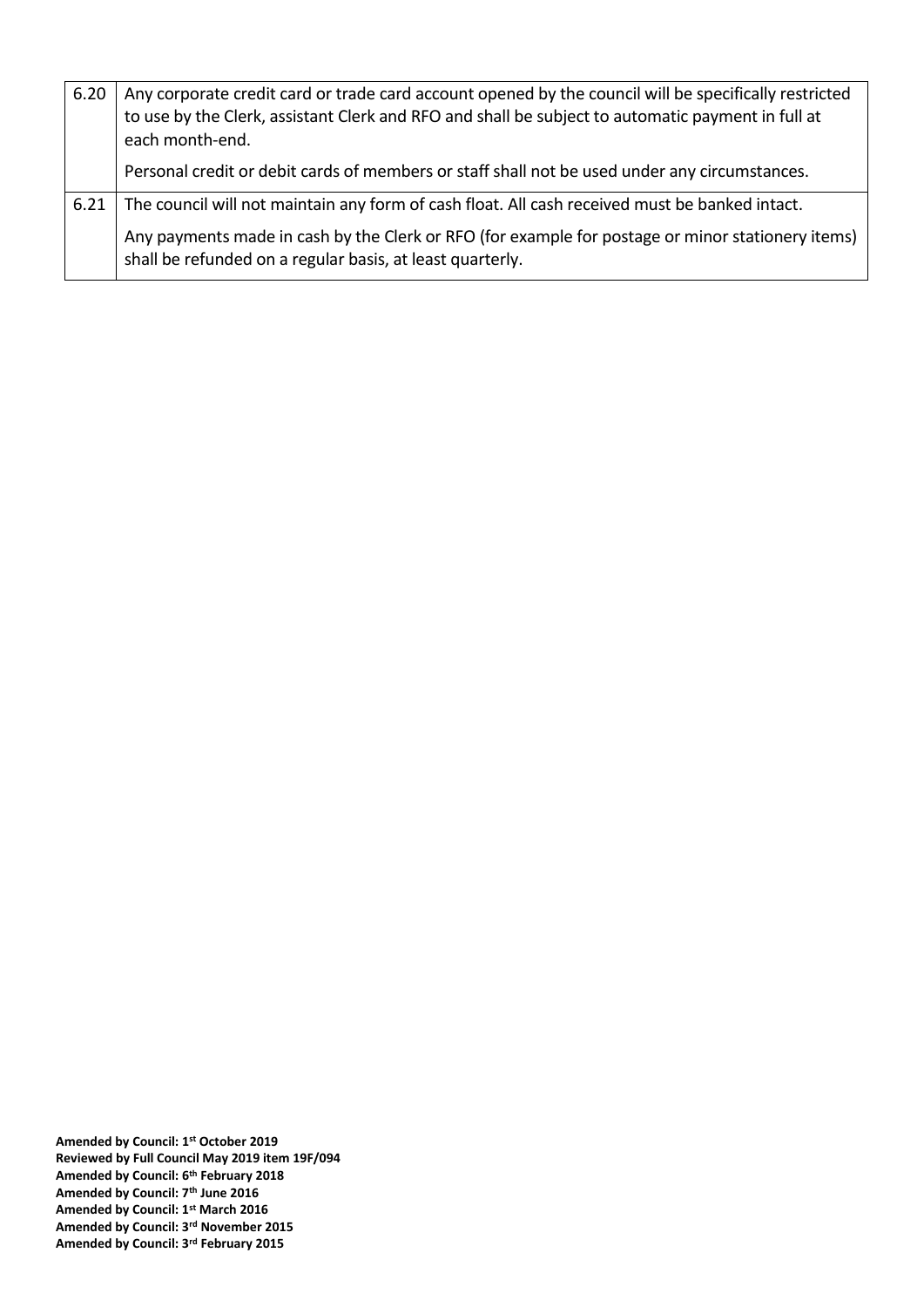## **7 Payment of Salaries**

| <b>New</b><br>Ref | Based on NALC 2016 text (with amendments by FLAC)                                                                                                                                                                                                                                                                                                                                                                                                         |
|-------------------|-----------------------------------------------------------------------------------------------------------------------------------------------------------------------------------------------------------------------------------------------------------------------------------------------------------------------------------------------------------------------------------------------------------------------------------------------------------|
| 7.1               | As an employer, the council shall make arrangements to meet fully the statutory requirements<br>placed on all employers by PAYE and National Insurance legislation.                                                                                                                                                                                                                                                                                       |
|                   | The payment of all salaries shall be made in accordance with payroll records and the rules of PAYE<br>and National Insurance currently operating, and salary rates shall be as agreed by council, or duly<br>delegated committee                                                                                                                                                                                                                          |
| 7.2               | Payment of salaries and payment of deductions from salary such as may be required to be made for<br>tax, national insurance and pension contributions, or similar statutory or discretionary deductions<br>must be made in accordance with the payroll records and on the appropriate dates stipulated in<br>employment contracts, provided that each payment is reported to the next available council<br>meeting, as set out in these regulations above |
| 7.3               | No changes shall be made to any employee's pay, emoluments, or terms and conditions of<br>employment without the prior consent of the council.                                                                                                                                                                                                                                                                                                            |
| 7.4               | Each and every payment to employees of net salary and to the appropriate creditor of the statutory<br>and discretionary deductions shall be recorded in a separate confidential record (confidential cash<br>book).                                                                                                                                                                                                                                       |
|                   | This confidential record is not open to inspection or review (under the Freedom of Information Act<br>2000 or otherwise) other than:                                                                                                                                                                                                                                                                                                                      |
|                   | by any councillor who can demonstrate a need to know;<br>a)<br>by the internal auditor;<br>b)<br>by the external auditor; or<br>c)                                                                                                                                                                                                                                                                                                                        |
|                   | by any person authorised under Audit Commission Act 1998, or any superseding legislation                                                                                                                                                                                                                                                                                                                                                                  |
| 7.5               | The total of such payments in each calendar month shall be reported with all other payments as<br>made as may be required under these Financial Regulations, to ensure that only payments due for<br>the period have actually been paid                                                                                                                                                                                                                   |
| 7.6               | An effective system of personal performance management should be maintained for the senior<br>officers                                                                                                                                                                                                                                                                                                                                                    |
| 7.7               | Any termination payments shall be supported by a clear business case and reported to the council.<br>Termination payments shall only be authorised by council                                                                                                                                                                                                                                                                                             |
| 7.8               | Before employing any permanent or temporary staff the council must consider a full business case                                                                                                                                                                                                                                                                                                                                                          |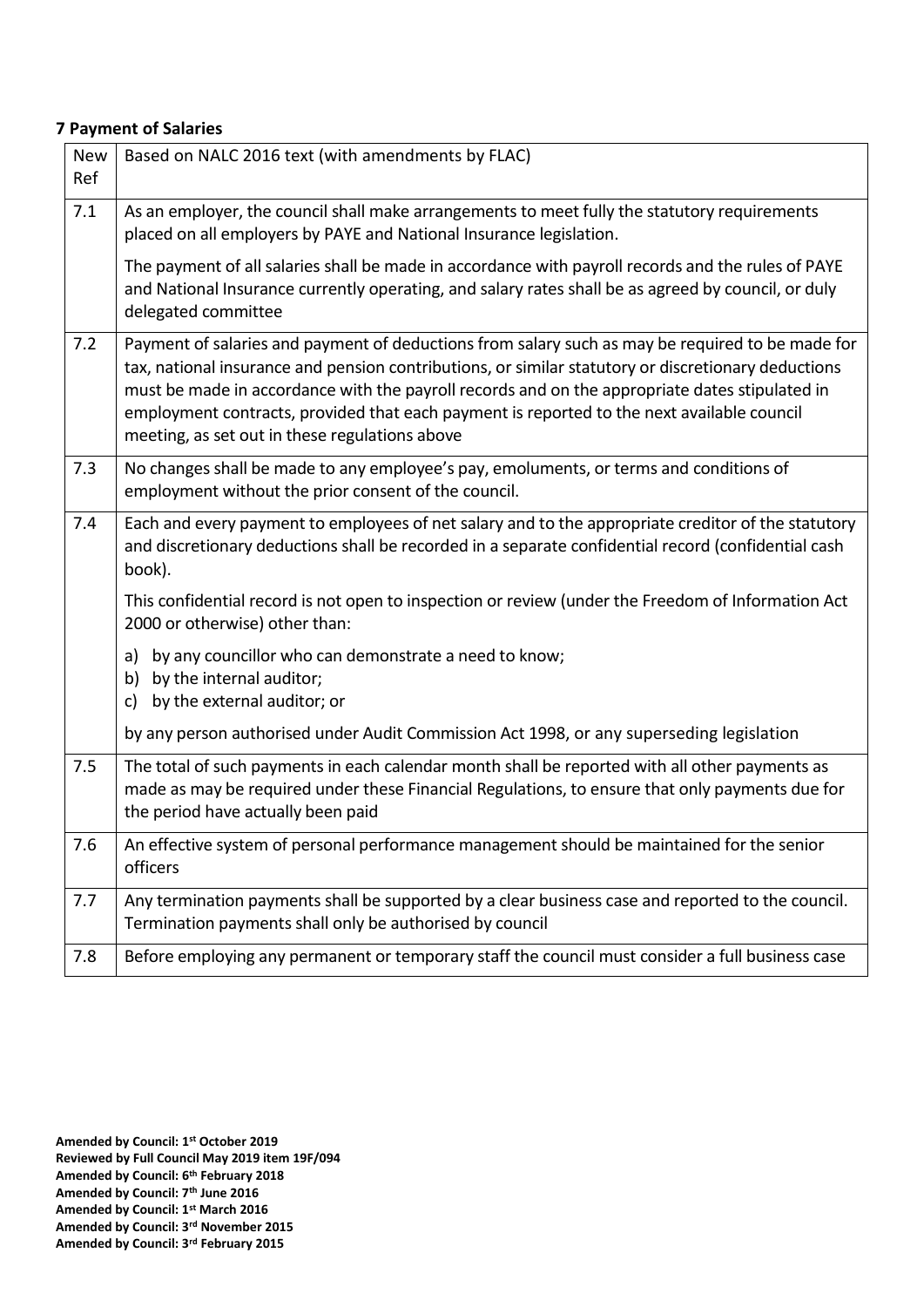## **8 Loans & Investments**

| <b>New</b><br>Ref | Based on NALC 2016 text (with amendments by FLAC)                                                                                                                                                                                                                     |
|-------------------|-----------------------------------------------------------------------------------------------------------------------------------------------------------------------------------------------------------------------------------------------------------------------|
| 8.1               | All borrowings shall be effected in the name of the council, after obtaining any necessary borrowing<br>approval. Any application for borrowing approval shall be approved by Council as to terms and<br>purpose.                                                     |
|                   | The application for borrowing approval, and subsequent arrangements for the loan shall only be<br>approved by full council                                                                                                                                            |
| 8.2               | Any financial arrangement which does not require formal borrowing approval from the Secretary of<br>State/Welsh Assembly Government (such as Hire Purchase or Leasing of tangible assets) shall be<br>subject to approval by the full council.                        |
|                   | In each case a report in writing shall be provided to council in respect of value for money for the<br>proposed transaction                                                                                                                                           |
| 8.3               | The council will arrange with the council's banks and investment providers for the sending of a copy<br>of each statement of account to the council office.                                                                                                           |
| 8.4               | All loans and investments shall be negotiated in the name of the council and shall be for a set period<br>in accordance with council policy                                                                                                                           |
| 8.5               | The council shall consider the need for an Investment Strategy and Policy which, if drawn up, shall<br>be in accordance with relevant regulations, proper practices and guidance. Any Strategy and Policy<br>shall be reviewed by the council at least annually       |
| 8.6               | All investments of money under the control of the council shall be in the name of the council                                                                                                                                                                         |
| 8.7               | All investment certificates and other documents relating thereto shall be retained in the custody of<br>the RFO                                                                                                                                                       |
| 8.8               | Payments in respect of short term or long term investments, including transfers between bank<br>accounts held in the same bank, or branch, shall be made in accordance with Regulation 5<br>(Authorisation of payments) and Regulation 6 (Instructions for payments). |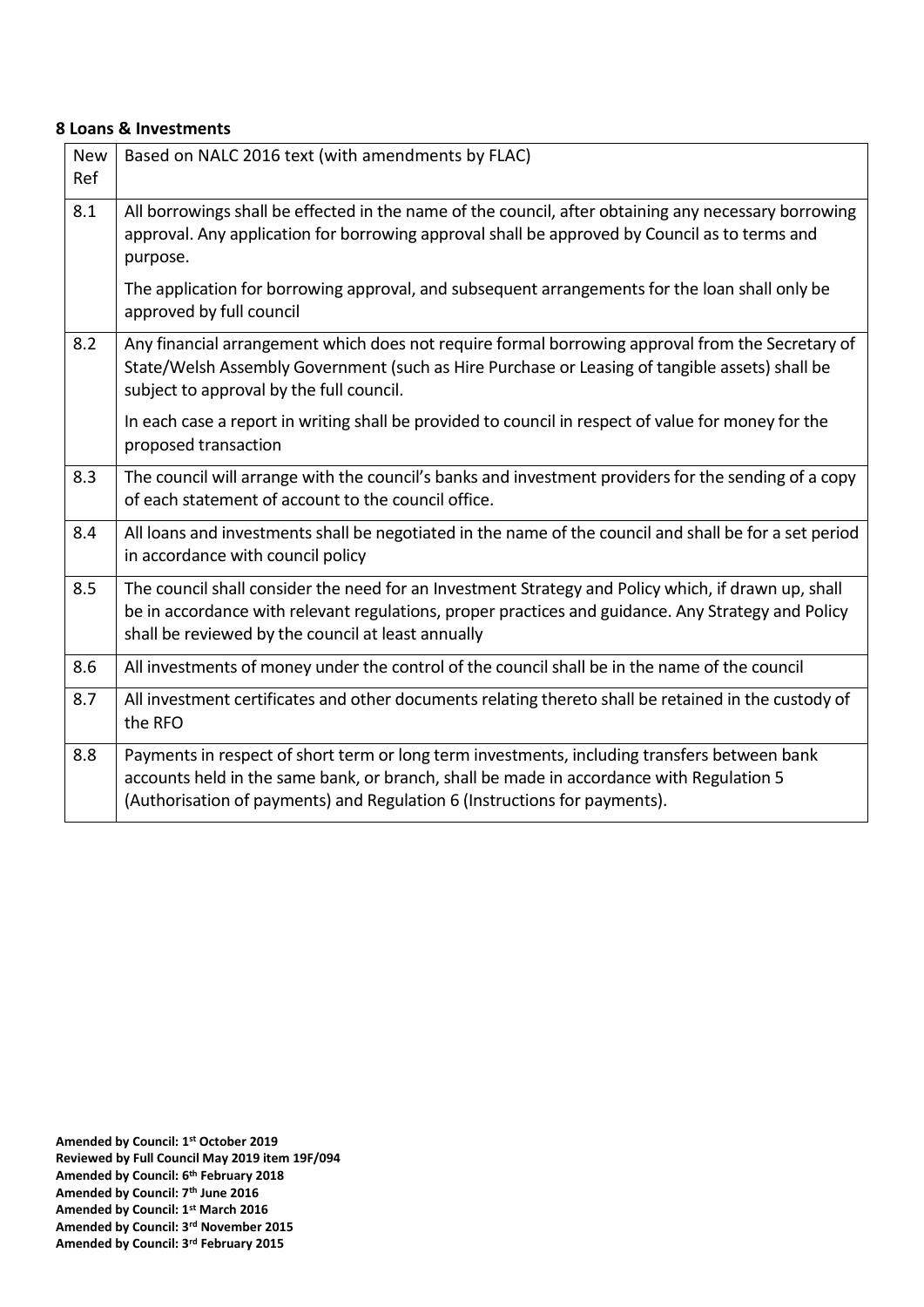## **9 Income**

| <b>New</b><br>Ref | Based on NALC 2016 text (with amendments by FLAC)                                                                                                                                                                                                                                                                                                                                                                                  |
|-------------------|------------------------------------------------------------------------------------------------------------------------------------------------------------------------------------------------------------------------------------------------------------------------------------------------------------------------------------------------------------------------------------------------------------------------------------|
| 9.1               | The collection of all sums due to the council shall be the responsibility of and under the supervision<br>of the RFO                                                                                                                                                                                                                                                                                                               |
| 9.2               | Particulars of all charges to be made for work done, services rendered or goods supplied shall be<br>agreed annually by the council, notified to the RFO and the RFO shall be responsible for the<br>collection of all accounts due to the council                                                                                                                                                                                 |
| 9.3               | The council will review all fees and charges at least annually, following a report of the Clerk                                                                                                                                                                                                                                                                                                                                    |
| 9.4               | Any sums found to be irrecoverable and any bad debts shall be reported to the council and shall be<br>written off in the year                                                                                                                                                                                                                                                                                                      |
| 9.5               | All sums received on behalf of the council shall be banked intact as directed by the RFO. In all cases,<br>all receipts shall be deposited with the council's bankers with such frequency as the RFO considers<br>necessary                                                                                                                                                                                                        |
| 9.6               | The origin of each receipt shall be entered on the paying-in slip.                                                                                                                                                                                                                                                                                                                                                                 |
| 9.7               | Personal cheques shall not be cashed out of money held on behalf of the council                                                                                                                                                                                                                                                                                                                                                    |
| 9.8               | The RFO shall promptly complete any VAT Return that is required. Any repayment claim due in<br>accordance with VAT Act 1994 section 33 shall be made at least annually coinciding with the<br>financial year end.                                                                                                                                                                                                                  |
| 9.9               | Where any significant sums of cash (£200 or over) are received by the council, the RFO shall take<br>such steps as are agreed by the council to ensure that more than one person is present when<br>the cash is counted in the first instance, that there is a reconciliation to some form of control<br>such as ticket issues, and that appropriate care is taken in the security and safety of individuals<br>banking such cash. |
| 9.10              | Any income arising which is the property of a charitable trust shall be paid into a charitable bank<br>account. Instructions for the payment of funds due from the charitable trust to the council (to<br>meet expenditure already incurred by the authority) will be given by the Managing Trustees of<br>the charity meeting separately from any council meeting (see also Regulation 19 below).                                 |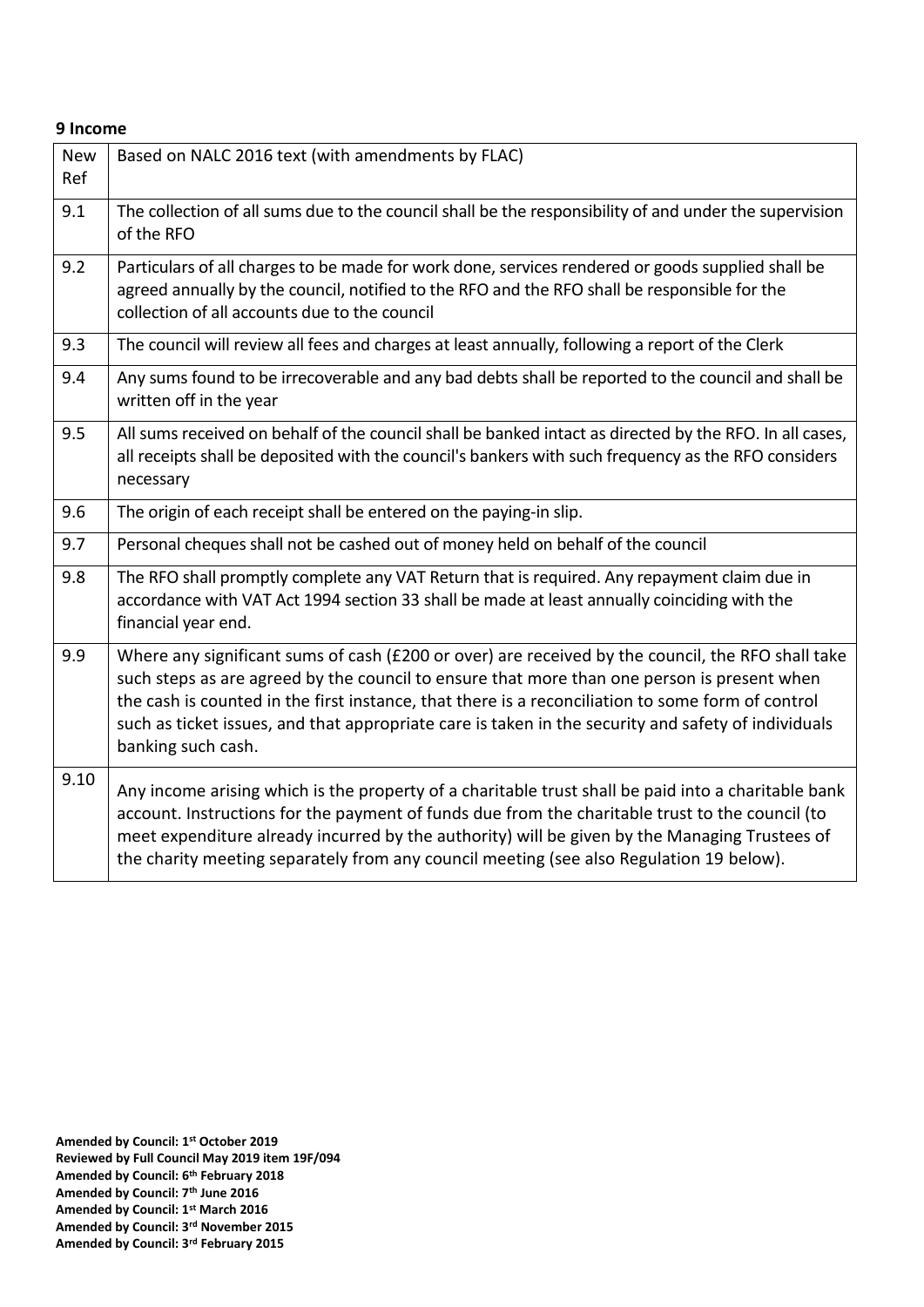## **10 Orders for Works, Goods or Services**

| <b>New</b><br>Ref | Based on NALC 2016 text (with amendments by FLAC)                                                                                                                                                                                                                                                                                                                                                                                                                                                      |
|-------------------|--------------------------------------------------------------------------------------------------------------------------------------------------------------------------------------------------------------------------------------------------------------------------------------------------------------------------------------------------------------------------------------------------------------------------------------------------------------------------------------------------------|
| 10.1              | An official order or letter shall be issued for all work, goods and services unless a formal contract is<br>to be prepared or an official order would be inappropriate (as a result of low - <£100 - item cost or<br>supply via a Council-authorised Trade Account). Orders issued shall be referenced by NNN.nnn etc<br>where NNNN is the related account line from the Management Accounts and nnn is a sequential<br>serial number within that line of account. Copies of orders shall be retained. |
| 10.2              | Order books and Authorised Person lists on Trade Accounts shall be controlled by the RFO                                                                                                                                                                                                                                                                                                                                                                                                               |
| 10.3              | All members and officers are responsible for obtaining value for money at all times. An officer<br>issuing an official order shall ensure as far as reasonable and practicable that the best available<br>terms are obtained in respect of each transaction, usually by obtaining three or more quotations or<br>estimates from appropriate suppliers, subject to any <i>de minimis</i> provisions in Regulation 11.1<br>below                                                                         |
| 10.4              | A member may not issue an official order or make any contract on behalf of the council                                                                                                                                                                                                                                                                                                                                                                                                                 |
| 10.5              | The Clerk or RFO shall verify the lawful nature of any proposed purchase of any item costing more<br>than £100 before any purchase, whether or not on a Trade Account, before the issue of any order,<br>and in the case of new or infrequent purchases or payments, the Clerk or RFO shall ensure that<br>the statutory authority shall be reported to the meeting at which the order is approved so that<br>the minutes can record the power being used                                              |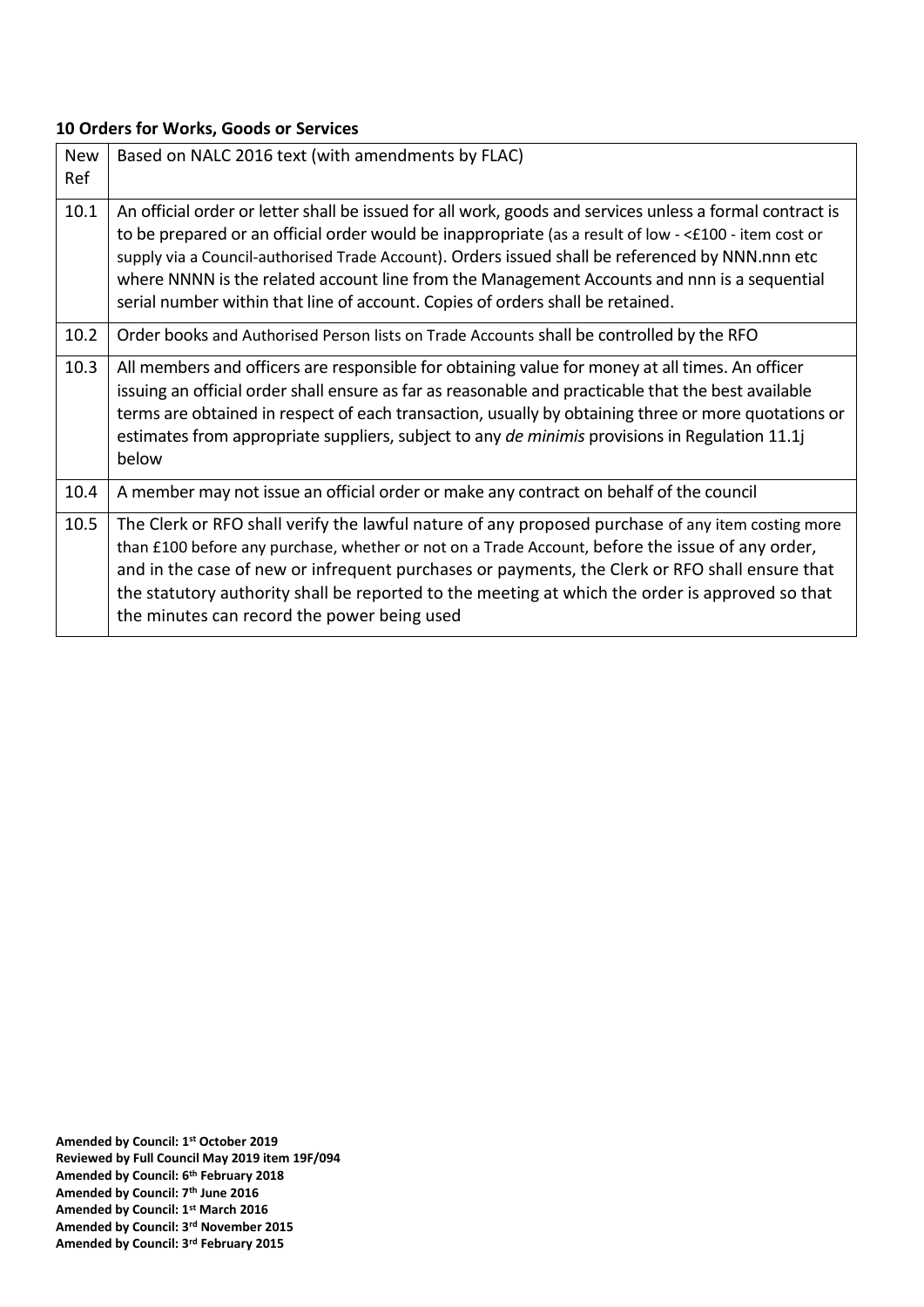#### **11 Contracts**

| <b>New</b><br>Ref | Based on NALC 2016 text (with amendments by FLAC)                                                                                                                                                                                                                                                                                                                                                                                                                              |
|-------------------|--------------------------------------------------------------------------------------------------------------------------------------------------------------------------------------------------------------------------------------------------------------------------------------------------------------------------------------------------------------------------------------------------------------------------------------------------------------------------------|
| 11.1              | Procedures as to contracts are laid down as follows:                                                                                                                                                                                                                                                                                                                                                                                                                           |
| 11.1a             | Every contract shall comply with these financial regulations, and no exceptions shall be made<br>otherwise than in an emergency provided that this regulation need not apply to contracts which<br>relate to items (i) to (vi) below:                                                                                                                                                                                                                                          |
|                   | i.<br>for the supply of gas, electricity, water, sewerage and telephone services;                                                                                                                                                                                                                                                                                                                                                                                              |
|                   | ii.<br>for specialist services such as are provided by solicitors, accountants, surveyors and planning<br>consultants;                                                                                                                                                                                                                                                                                                                                                         |
|                   | iii.<br>for work to be executed or goods or materials to be supplied which consist of repairs to or<br>parts for existing machinery or equipment or plant;                                                                                                                                                                                                                                                                                                                     |
|                   | for work to be executed or goods or materials to be supplied which constitute an extension<br>iv.<br>of an existing contract by the council;<br>for additional audit work of the external auditor up to an estimated value of £500 (in excess                                                                                                                                                                                                                                  |
|                   | v.<br>of this sum the Clerk and RFO shall act after consultation with the Chair and one other<br>member of FLAC); and                                                                                                                                                                                                                                                                                                                                                          |
|                   | for goods or materials proposed to be purchased which are proprietary articles and / or are<br>vi.<br>only sold at a fixed price.                                                                                                                                                                                                                                                                                                                                              |
| 11.1 <sub>b</sub> | Where the council intends to procure or award a public supply contract, public service contract or<br>public works contract as defined by The Public Contracts Regulations 2015 ("the Regulations") which<br>is valued at £25,000 or more, the council shall comply with the relevant requirements of the<br>Regulations <sup>1</sup> , including advertising the requirement, the procedure to be followed and the award<br>of new contracts on the Contracts Finder website. |
|                   | The full requirements of The Regulations, as applicable, shall be followed in respect of the tendering<br>and award of a public supply contract, public service contract or public works contract which exceed<br>thresholds in The Regulations set by the Public Contracts Directive 2014/24/EU (which may change<br>from time to time) <sup>2</sup> .                                                                                                                        |
| 11.1c             | When applications are made to waive financial regulations relating to contracts to enable a price to<br>be negotiated without competition the reason shall be embodied in a recommendation to the<br>council.                                                                                                                                                                                                                                                                  |

- **Amended by Council: 1st October 2019**
- **Reviewed by Full Council May 2019 item 19F/094**

**Amended by Council: 7th June 2016**

**Amended by Council: 3rd November 2015**

<sup>&</sup>lt;sup>1</sup> The Regulations require councils to use the Contracts Finder website to advertise contract opportunities, set out the procedures to be followed in awarding new contracts and to publicise the award of new contracts  $2$  Thresholds currently applicable are:

a. For public supply and public service contracts 209,000 Euros (£164,176)

b. For public works contracts 5,225,000 Euros (£4,104,394)

**Amended by Council: 6th February 2018**

**Amended by Council: 1st March 2016**

**Amended by Council: 3rd February 2015**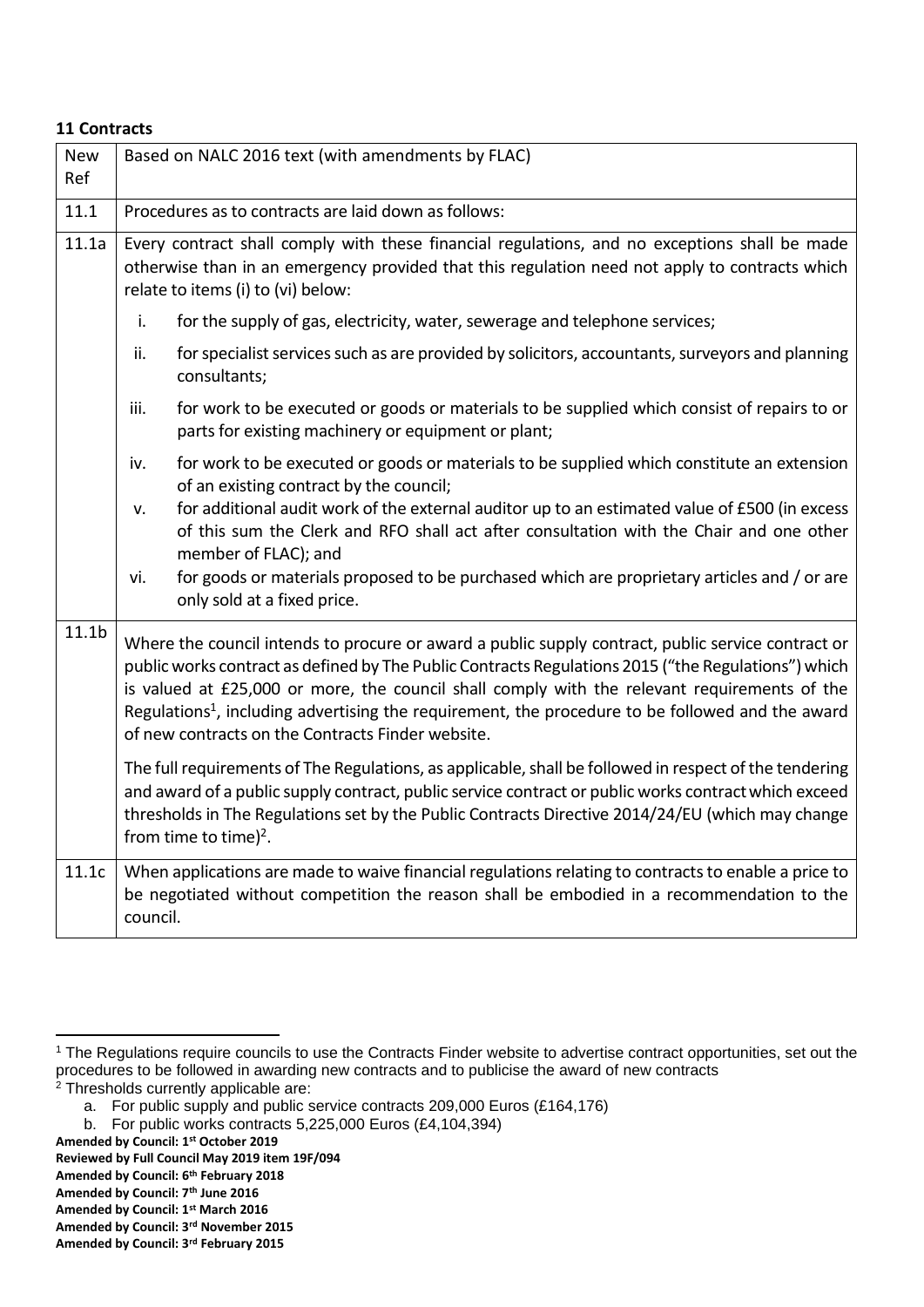| 11.1 <sub>d</sub> | Such invitation to tender shall state the general nature of the intended contract and the Clerk shall<br>obtain the necessary technical assistance to prepare a specification in appropriate cases. The<br>invitation shall in addition state that tenders must be addressed to the Clerk in the ordinary course<br>of post. Each tendering firm shall be supplied with a specifically marked envelope in which the<br>tender is to be sealed and remain sealed until the prescribed date for opening tenders for that<br>contract. |
|-------------------|-------------------------------------------------------------------------------------------------------------------------------------------------------------------------------------------------------------------------------------------------------------------------------------------------------------------------------------------------------------------------------------------------------------------------------------------------------------------------------------------------------------------------------------|
| 11.1e             | All sealed tenders shall be opened at the same time on the prescribed date by the Clerk in the<br>presence of at least one member of council.                                                                                                                                                                                                                                                                                                                                                                                       |
| 11.1f             | Any invitation to tender issued under this regulation shall be subject to Standing Order [30], and<br>shall refer to the terms of the Bribery Act 2010.                                                                                                                                                                                                                                                                                                                                                                             |
| 11.1g             | When it is to enter into a contract of less than £25,000 in value for the supply of goods or materials<br>or for the execution of works or specialist services other than such goods, materials, works or<br>specialist services as are excepted as set out in paragraph (a) the Clerk or RFO shall obtain 3<br>quotations (priced descriptions of the proposed supply);                                                                                                                                                            |
|                   | where the value is below £3,000 and above £500 the Clerk or RFO shall strive to obtain 3 estimates.<br>Otherwise, Regulation 10 (3) above shall apply.                                                                                                                                                                                                                                                                                                                                                                              |
| 11.1h             | The council shall not be obliged to accept the lowest or any tender, quote or estimate                                                                                                                                                                                                                                                                                                                                                                                                                                              |
| 11.1i             | Should it occur that the council, or duly delegated committee, does not accept any tender, quote or<br>estimate, the work is not allocated and the council requires further pricing, provided that the<br>specification does not change, no person shall be permitted to submit a later tender, estimate or<br>quote who was present when the original decision making process was being undertaken.                                                                                                                                |
| 11.1j             | Where the overall value of a proposed purchase is below £500, the requirement for multiple quotations<br>can be waived provided the purchase is reasonably likely to represent best value for money                                                                                                                                                                                                                                                                                                                                 |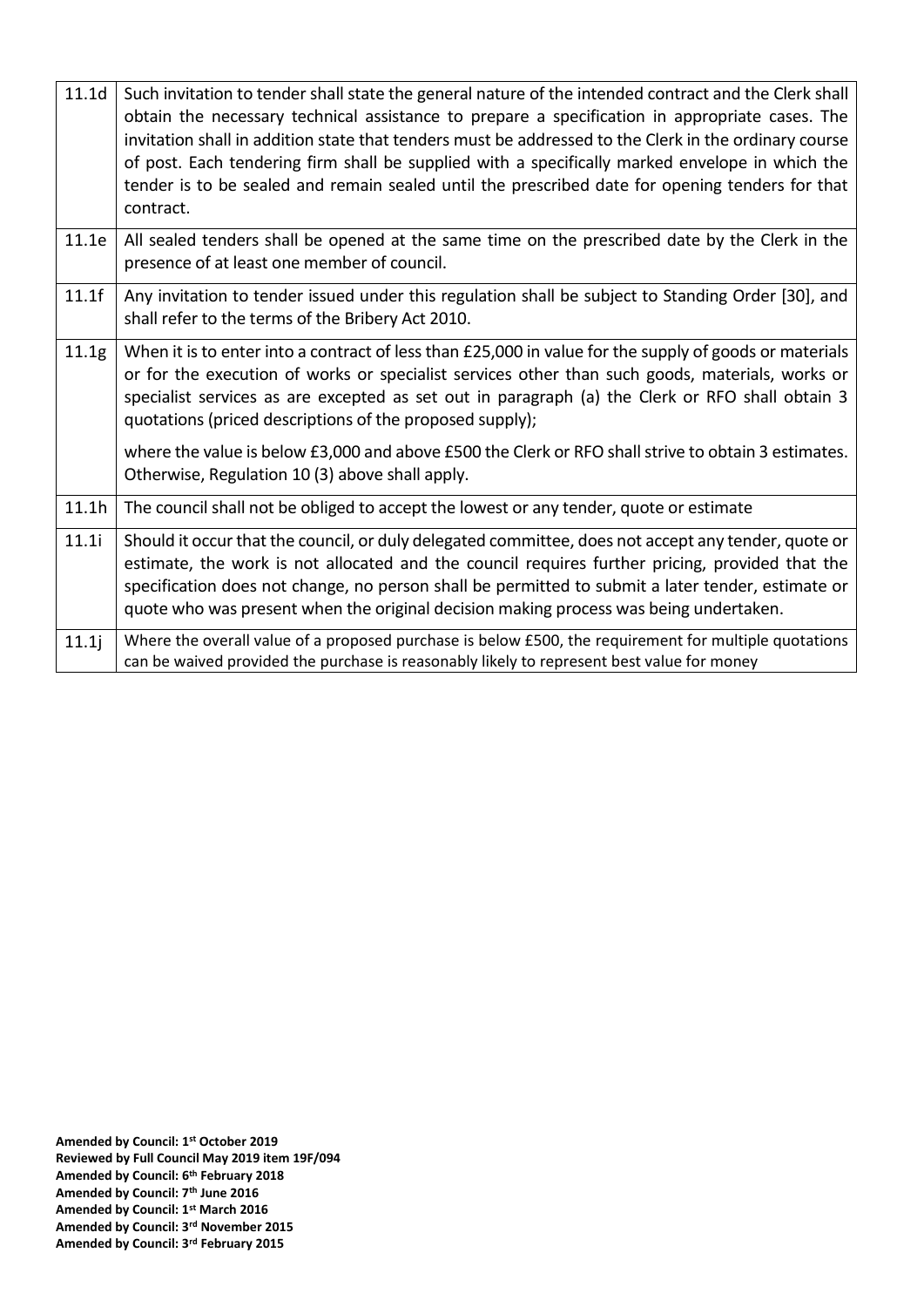#### **12 Payments under Contracts for Buildings or other Construction Work**

| <b>New</b><br>Ref | Based on NALC 2016 text (with amendments by FLAC)                                                                                                                                                                                                                                                                                |
|-------------------|----------------------------------------------------------------------------------------------------------------------------------------------------------------------------------------------------------------------------------------------------------------------------------------------------------------------------------|
| 12.1              | Payments on account of the contract sum shall be made within the time specified in the contract<br>by the RFO upon authorised certificates of the architect or other consultants engaged to supervise<br>the contract (subject to any percentage withholding as may be agreed in the particular contract).                       |
| 12.2              | Where contracts provide for payment by instalments the RFO shall maintain a record of all such<br>payments. In any case where it is estimated that the total cost of work carried out under a contract,<br>excluding agreed variations, will exceed the contract sum of 5% or more a report shall be submitted<br>to the council |
| 12.3              | Any variation to a contract or addition to or omission from a contract must be approved by the<br>council and Clerk to the contractor in writing, the council being informed where the final cost is<br>likely to exceed the financial provision                                                                                 |

#### **13 Stores & Equipment**

| <b>New</b><br>Ref | Based on NALC 2016 text (with amendments by FLAC)                                                                                                                                      |
|-------------------|----------------------------------------------------------------------------------------------------------------------------------------------------------------------------------------|
| 13.1              | The officer in charge of each section shall be responsible for the care and custody of stores and<br>equipment in that section.                                                        |
| 13.2              | Delivery notes shall be obtained in respect of all goods received into store or otherwise delivered<br>and goods must be checked as to order and quality at the time delivery is made. |
| 13.3              | Stocks shall be kept at the minimum levels consistent with operational requirements.                                                                                                   |
| 13.4              | The Clerk or RFO shall be responsible for periodic checks of stocks and stores with aggregate<br>value above £250 at least annually.                                                   |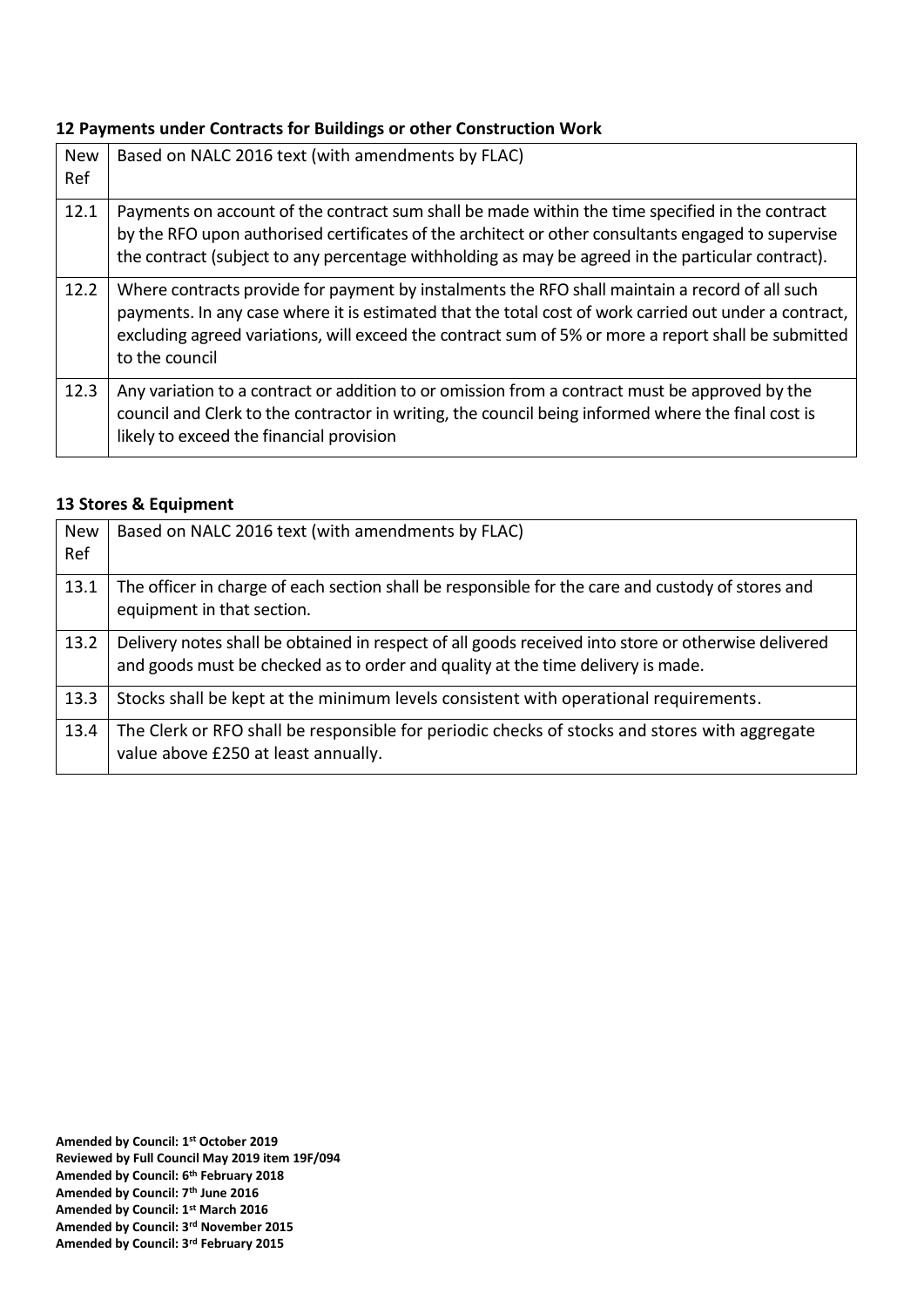## **14 Assets, Properties & Estates**

| <b>New</b><br>Ref | Based on NALC 2016 text (with amendments by FLAC)                                                                                                                                                                                                                                                                                                                                                                                                                                          |
|-------------------|--------------------------------------------------------------------------------------------------------------------------------------------------------------------------------------------------------------------------------------------------------------------------------------------------------------------------------------------------------------------------------------------------------------------------------------------------------------------------------------------|
| 14.1              | The Clerk shall make appropriate arrangements for the custody of all title deeds and Land Registry<br>Certificates of properties held by the council. The RFO shall ensure a record is maintained of all<br>properties held by the council, recording the location, extent, plan, reference, purchase details,<br>nature of the interest, tenancies granted, rents payable and purpose for which held in accordance<br>with Accounts and Audit Regulations                                 |
| 14.2              | No tangible moveable property shall be purchased or otherwise acquired, sold, leased or<br>otherwise disposed of, without the authority of the council, together with any other consents<br>required by law, save where the estimated value of any one item of tangible movable property<br>does not exceed £250.                                                                                                                                                                          |
| 14.3              | No real property (interests in land) shall be sold, leased or otherwise disposed of without the<br>authority of the council, together with any other consents required by law, In each case a report<br>in writing shall be provided to council in respect of valuation and surveyed condition of the<br>property (including matters such as planning permissions and covenants) together with a proper<br>business case (including an adequate level of consultation with the electorate) |
| 14.4              | No real property (interests in land) shall be purchased or acquired without the authority of the<br>full council. In each case a report in writing shall be provided to council in respect of valuation<br>and surveyed condition of the property (including matters such as planning permissions and<br>covenants) together with a proper business case (including an adequate level of consultation<br>with the electorate)                                                              |
| 14.5              | Subject only to the limit set in Reg. 14.2 above, no tangible moveable property shall be<br>purchased or acquired without the authority of the full council. In each case a report in writing<br>shall be provided to council with a full business case                                                                                                                                                                                                                                    |
| 14.6              | The RFO shall ensure that an appropriate and accurate Register of Assets and Investments is kept<br>up to date. The continued existence of tangible assets shown in the Register shall be verified at<br>least annually, possibly in conjunction with a health and safety inspection of assets                                                                                                                                                                                             |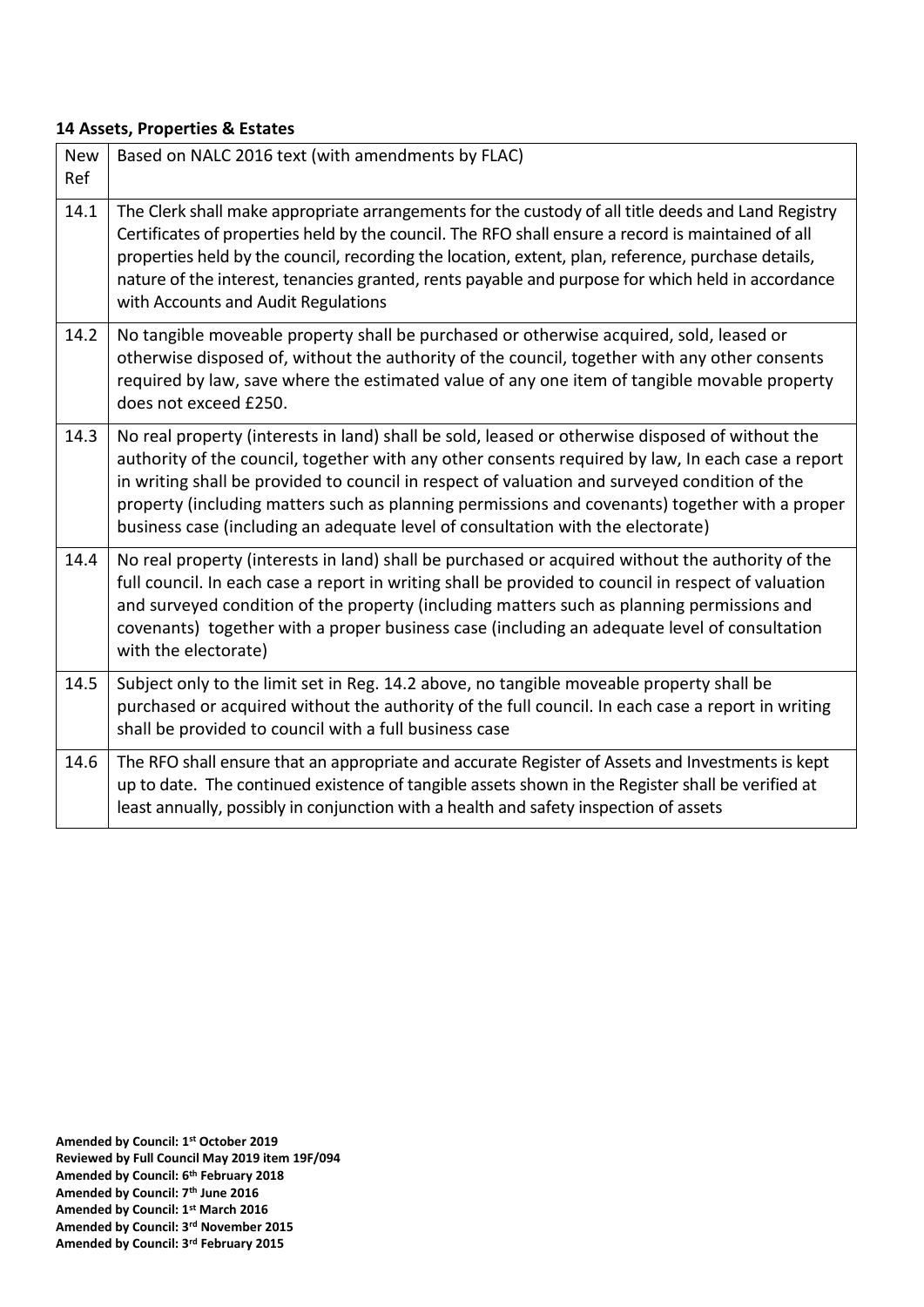#### **15 Insurance**

| <b>New</b><br>Ref | Based on NALC 2016 text (with amendments by FLAC)                                                                                                                                                                                       |
|-------------------|-----------------------------------------------------------------------------------------------------------------------------------------------------------------------------------------------------------------------------------------|
| 15.1              | Following the annual risk assessment (per Financial Regulation 17), the RFO shall effect all insurances<br>and negotiate all claims on the council's insurers in consultation with the Clerk.                                           |
| 15.2              | The Clerk shall give prompt notification to the RFO of all new risks, properties or vehicles which<br>require to be insured and of any alterations affecting existing insurances.                                                       |
| 15.3              | The RFO shall keep a record of all insurances effected by the council and the property and risks<br>covered thereby and annually review it                                                                                              |
| 15.4              | The RFO shall be notified of any loss liability or damage or of any event likely to lead to a claim, and<br>shall report these to council at the next available meeting                                                                 |
| 15.5              | All appropriate members and employees of the council shall be included in a suitable form of<br>security or fidelity guarantee insurance which shall cover the maximum risk exposure as<br>determined annually by the council, or FLAC. |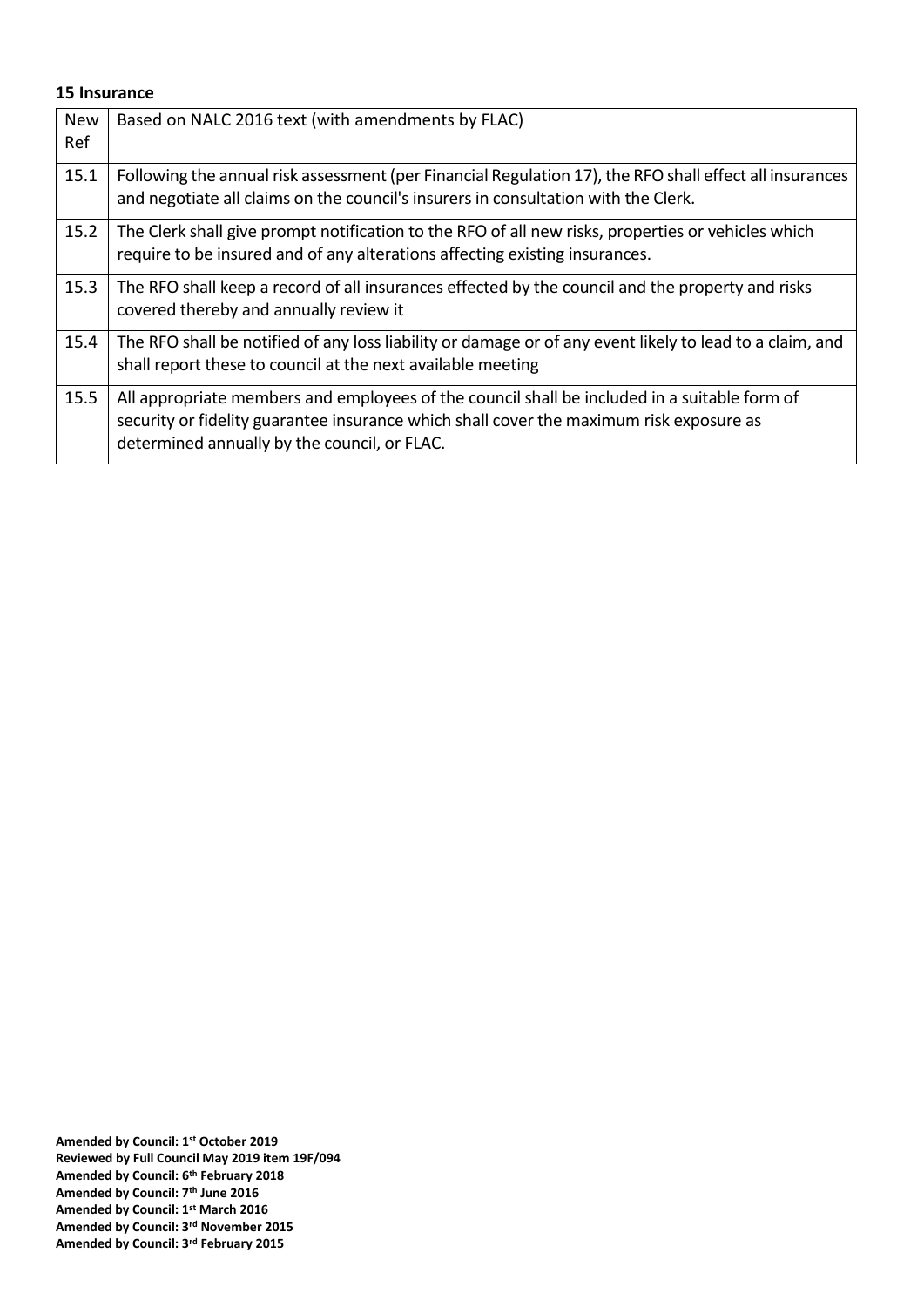#### **16 Grant applications**

| <b>New</b><br>Ref | New text                                                                                                                                                                                                                                                                                                                                                                                                                                                                                                                                                                                                                                                                                                                                                                                                      |
|-------------------|---------------------------------------------------------------------------------------------------------------------------------------------------------------------------------------------------------------------------------------------------------------------------------------------------------------------------------------------------------------------------------------------------------------------------------------------------------------------------------------------------------------------------------------------------------------------------------------------------------------------------------------------------------------------------------------------------------------------------------------------------------------------------------------------------------------|
| 16.1              | Other than in exceptional circumstances as judged by Council, Voluntary Bodies that seek<br>funding must complete the appropriate application form within the published process and<br>timescales and provide a timely report on outcomes                                                                                                                                                                                                                                                                                                                                                                                                                                                                                                                                                                     |
| 16.2              | The Council may set aside funds each year as the "Cottenham Chest". Awards from the fund,<br>which must be for £250 or less, may be considered at any Council meeting, subject to adequate<br>funds remaining in the Cottenham Chest.<br>Applications, which must be made to the Clerk, should identify the reason for the<br>request, be supported by a copy of the Cottenham-based group's constitution as a not-<br>for-profit entity with a social purpose and evidence of more than 12 months successful<br>activity with a membership of 20 or more.<br>Grants, payable in the name of the applying group by cheque, are made in the month<br>$\bullet$                                                                                                                                                 |
|                   | following the approval meeting.<br>Funds not awarded by year-end are rolled back into general Council reserves.<br>$\bullet$                                                                                                                                                                                                                                                                                                                                                                                                                                                                                                                                                                                                                                                                                  |
| 16.3              | Subject to specific oversight procedures to ensure compliance with associated conditions, the<br>Council may make grants towards open space or community facility improvements delivered by<br>third parties but funded from s106 or CIL developer contributions paid to the Parish Council.                                                                                                                                                                                                                                                                                                                                                                                                                                                                                                                  |
|                   | Applications, which must be made to the Clerk, must be from bona-fide not-for-profit<br>$\bullet$<br>groups based in Cottenham and must include:<br>Annual accounts for the most recent three years<br>$\circ$<br>A business plan showing how the work to be funded will improve the services<br>$\circ$<br>offered in Cottenham by the organisation without compromising its viability over<br>the next three years.<br>Council will review applications ruled to be technically-compliant by FLAC.<br>$\bullet$<br>Applicant must undertake that procurement follows similar financial procedures to<br>those used by the Parish Council.<br>If granted, applicant makes claims in arrears using the approved claim form supported<br>by satisfactory evidence, usually as invoices, of proper expenditure. |
| 16.4              | Subject to specific oversight procedures to ensure compliance with associated conditions, the<br>Council may make grants towards public art delivered by third parties but funded from s106 or<br>CIL developer contributions paid to the Parish Council.                                                                                                                                                                                                                                                                                                                                                                                                                                                                                                                                                     |
|                   | Applications, which must be made to the Clerk, must be from bona-fide not-for-profit groups<br>based in Cottenham and any agreement reached should take the form:                                                                                                                                                                                                                                                                                                                                                                                                                                                                                                                                                                                                                                             |
|                   | "This agreement, between Cottenham Parish Council and PARTNER, sets out the terms under<br>which Cottenham Parish Council will part-fund a work of Public Art to be installed and<br>maintained in LOCATION and made available for public viewing. The two parties agree as<br>follows:                                                                                                                                                                                                                                                                                                                                                                                                                                                                                                                       |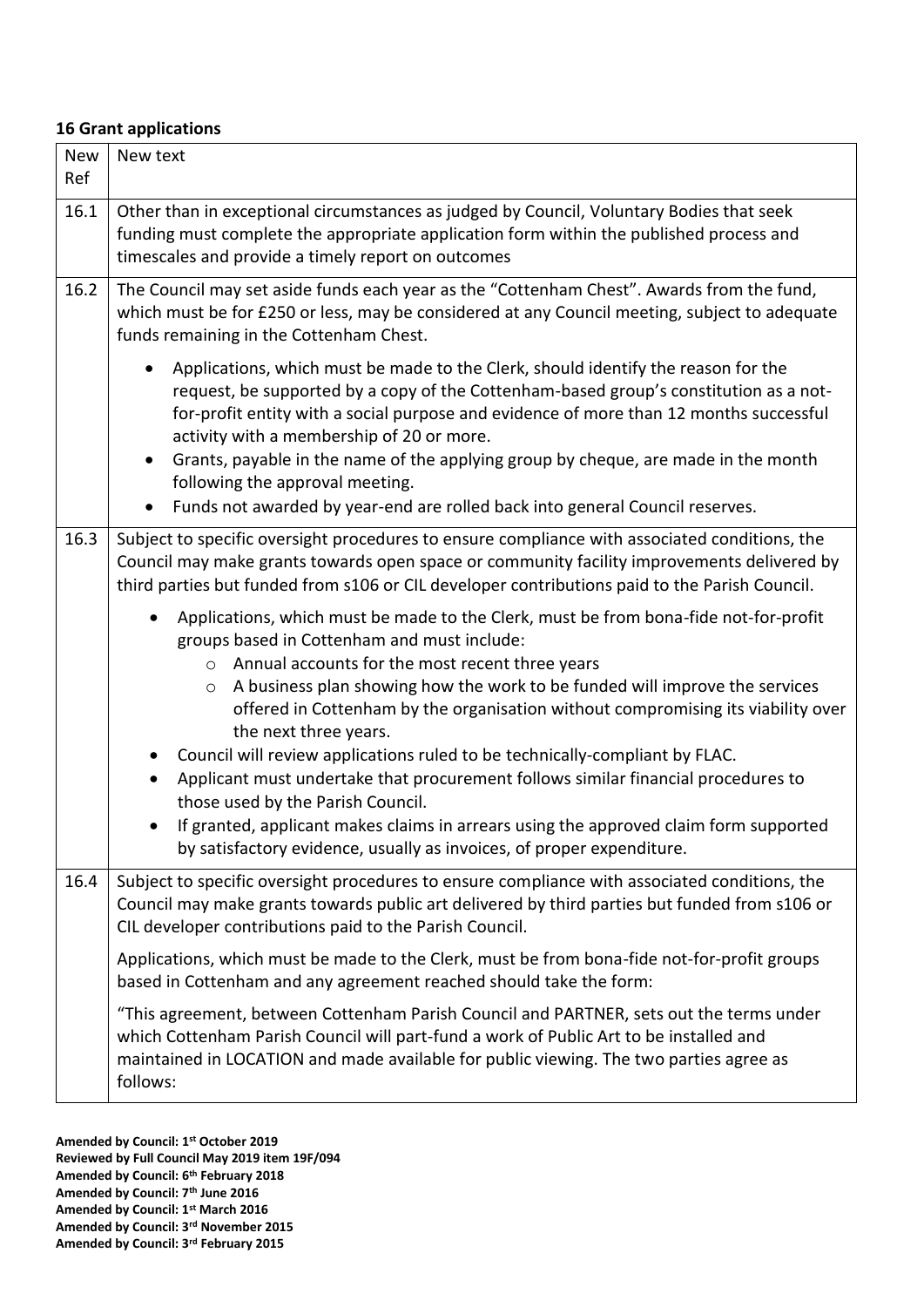PARTNER undertakes to: • commission and install the original art work within 12 months of this agreement • ensure that appropriate permissions are available for any images used of real people  $\mathbb D$ provide free public access to the art work on at least six occasions in each year • maintain or develop the art work for a period of at least three years • support applications for re-imbursement with validated original invoices presented from time to time Cottenham Parish Council undertakes to: • reimburse PARTNER for expenses incurred wholly and necessarily in design and construction of the artwork up to a maximum total of £NNNN (where £NNNN is the agreed maximum sum of grant)"

## **17 Risk Management**

| <b>New</b><br>Ref | Based on NALC 2016 text (with amendments by FLAC)                                                                                                                                                                                                                                                                                                                                                     |
|-------------------|-------------------------------------------------------------------------------------------------------------------------------------------------------------------------------------------------------------------------------------------------------------------------------------------------------------------------------------------------------------------------------------------------------|
| 17.1              | The council is responsible for putting in place arrangements for the management of risk. The Clerk<br>with the RFO, CALF, FLAC and Highways shall prepare, for approval by the council, risk<br>management policy statements in respect of all activities of the council. Risk policy statements and<br>consequential risk management arrangements shall be reviewed by the council at least annually |
| 17.2              | When considering any new activity, the Clerk with the RFO shall prepare a draft risk assessment<br>including risk management proposals for consideration and adoption by the council                                                                                                                                                                                                                  |

## **18 Suspension & Revision of Financial Regulations**

| <b>New</b><br>Ref | Based on NALC 2016 text (with amendments by FLAC)                                                                                                                                                                                                                                                                                     |
|-------------------|---------------------------------------------------------------------------------------------------------------------------------------------------------------------------------------------------------------------------------------------------------------------------------------------------------------------------------------|
| 18.1              | It shall be the duty of the council to review the Financial Regulations of the council at least<br>annually.                                                                                                                                                                                                                          |
|                   | The Clerk shall make arrangements to monitor changes in legislation or proper practices and shall<br>advise the council of any requirement for a consequential amendment to these financial<br>regulations.                                                                                                                           |
| 18.2              | The council may, by resolution of the council duly notified prior to the relevant meeting of council,<br>suspend any part of these Financial Regulations provided that reasons for the suspension are<br>recorded and that an assessment of the risks arising has been drawn up and presented in advance<br>to all members of council |